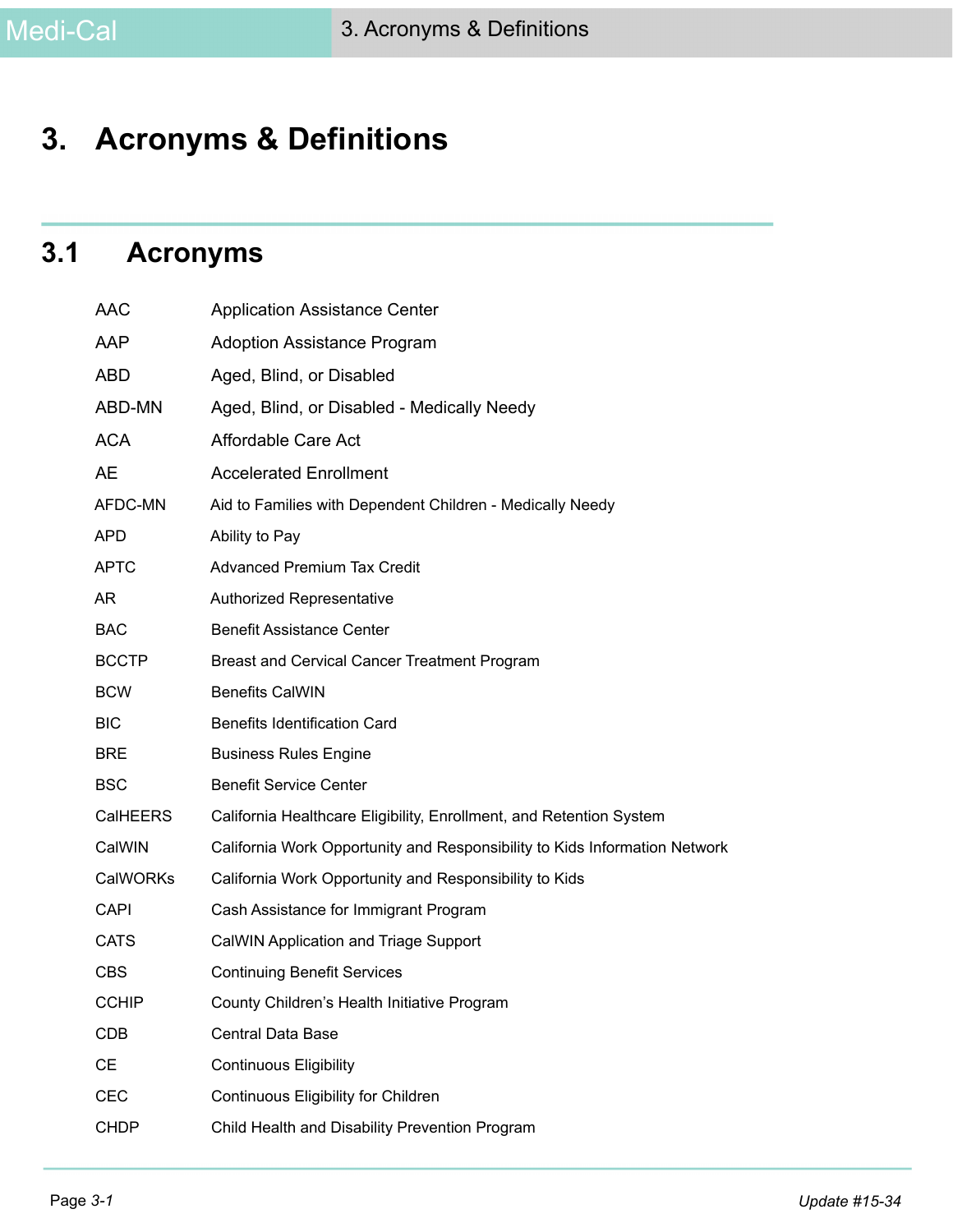| <b>CHIP</b> | Children's Health Initiative Program                 |
|-------------|------------------------------------------------------|
| <b>CIC</b>  | Change in Circumstance                               |
| <b>CIN</b>  | <b>Client Index Number</b>                           |
| <b>COLA</b> | Cost of Living Adjustment                            |
| CPP         | <b>Consumer Protection Program</b>                   |
| <b>CSR</b>  | <b>Cost Sharing Reduction</b>                        |
| CSRA        | <b>Community Spouse Resource Allowance</b>           |
| <b>CSV</b>  | Cash Surrender Value                                 |
| <b>CWES</b> | <b>CalWORKs Employment Services</b>                  |
| <b>DAC</b>  | Disabled Adult Child                                 |
| DACA        | Deferred Action for Childhood Arrivals               |
| <b>DDSD</b> | Disability, Determination, Service Division          |
| DE          | Deemed Eligibility                                   |
| <b>DER</b>  | <b>Determination Eligibility Response</b>            |
| <b>DHCS</b> | Department of Health Care Services                   |
| DIB         | <b>Disability Insurance Benefits</b>                 |
| EAS         | Eligibility and Assistance Standards Manual          |
| <b>ECD</b>  | <b>External Change Data</b>                          |
| <b>EDBC</b> | <b>Eligibility Determination Benefit Calculation</b> |
| <b>EDD</b>  | <b>Employment Development Department</b>             |
| <b>EDR</b>  | <b>Eligibility Determination Request</b>             |
| <b>EDS</b>  | Electronic Data System                               |
| eHIT        | <b>Electronic Health Information Transfer</b>        |
| eICT        | <b>Electronic Inter County Transfer</b>              |
| <b>EMA</b>  | <b>Entrant Medical Assistance</b>                    |
| <b>EPO</b>  | <b>Exclusive Provider Organization</b>               |
| ERD         | <b>External Referral Data</b>                        |
| <b>FC</b>   | <b>Foster Care</b>                                   |
| <b>FFY</b>  | <b>Former Foster Youth</b>                           |
| <b>FPL</b>  | <b>Federal Poverty Level</b>                         |
| GA          | <b>General Assistance</b>                            |
| HCO         | <b>Health Care Options</b>                           |
| <b>HCR</b>  | <b>Health Care Reform</b>                            |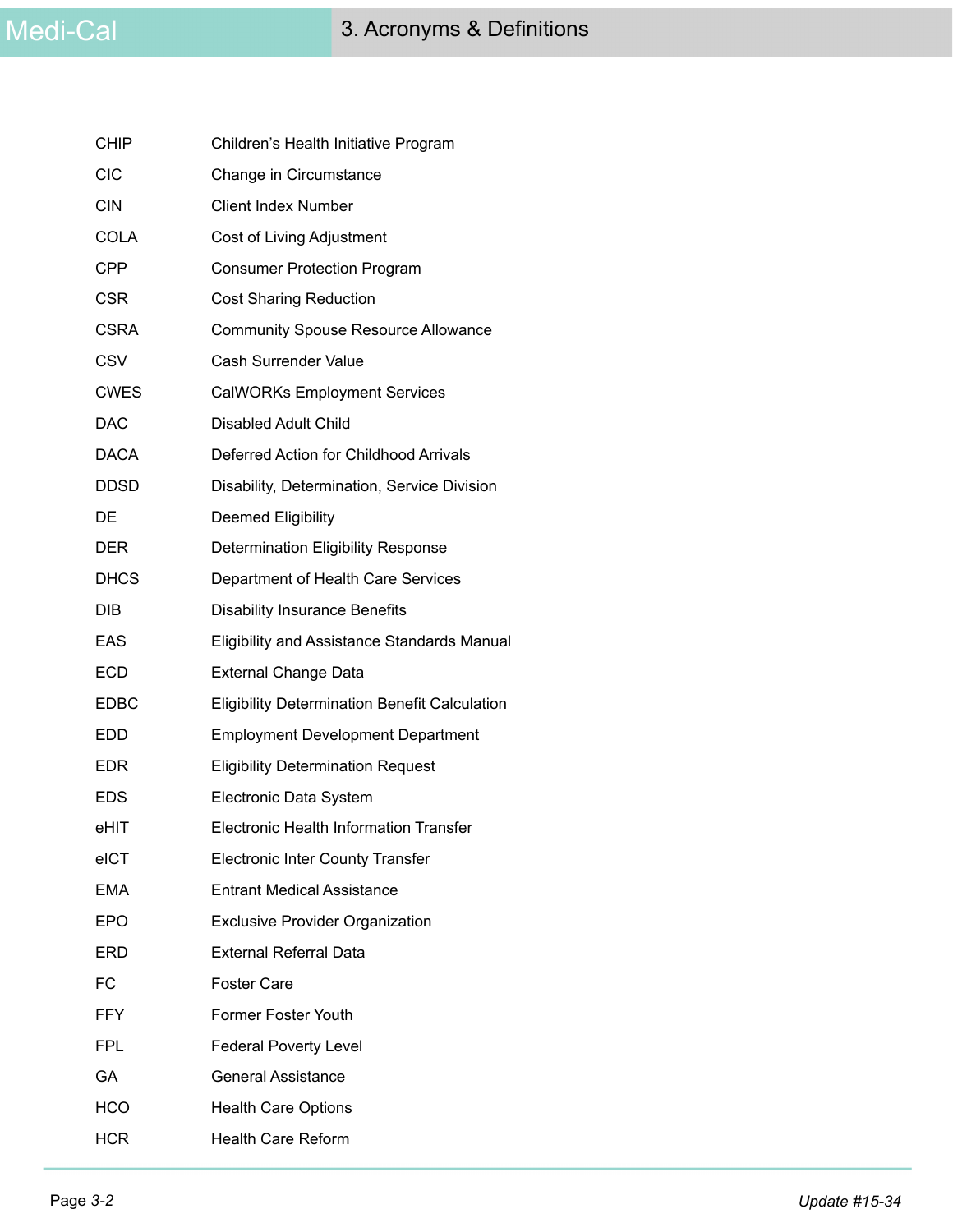| <b>HIC</b>    | Medicare Health Insurance Claim Number               |
|---------------|------------------------------------------------------|
| <b>HIPP</b>   | Health Insurance Premium Payment                     |
| <b>HIPPA</b>  | Health Insurance Portability and Accountability Act  |
| <b>HMO</b>    | Health Maintenance Organization                      |
| <b>HPE</b>    | <b>Hospital Presumptive Eligibility</b>              |
| IAP           | Insurance Affordability Program                      |
| <b>IDM</b>    | <b>Integrated Document Management</b>                |
| <b>IEVS</b>   | Income Eligibility Verification System               |
| <b>IHSS</b>   | In-Home Supportive Services                          |
| <b>IRS</b>    | <b>Internal Revenue Service</b>                      |
| <b>ISM</b>    | In-Kind Support and Maintenance                      |
| <b>JPD</b>    | Juvenile Probation Department                        |
| <b>LOA</b>    | Letter of Authorization                              |
| <b>LTC</b>    | Long Term Care                                       |
| <b>MAGI</b>   | Modified Adjusted Gross Income                       |
| MBA           | <b>Medi-Cal Benefits Assistance</b>                  |
| <b>MBSAC</b>  | Minimum Basic Standard of Adequate Care              |
| <b>MCAP</b>   | Medi-Cal Access Program                              |
| <b>MCIEP</b>  | Medi-Cal Inmate Eligibility Program                  |
| <b>MEC</b>    | Minimum Essential Coverage                           |
| <b>MEDS</b>   | Medi-Cal Eligibility Data System                     |
| <b>MEPM</b>   | Medi-Cal Eligibility Procedures Manual               |
| MFBU          | Medi-Cal Family Budget Unit                          |
| MI            | Medically indigent                                   |
| <b>MIA</b>    | <b>Medically Indigent Adult</b>                      |
| <b>MMCHP</b>  | Medi-Cal Managed Care Health Plan                    |
| <b>MN</b>     | <b>Medically Needy</b>                               |
| <b>MSP</b>    | Medicare Savings Program                             |
| OHC           | Other Health Coverage                                |
| <b>ORR</b>    | Office of Refugee Resettlement                       |
| <b>OSDI</b>   | Old-Age, Survivors and Disability Insurance Benefits |
| Other PA      | <b>Other Public Assistance</b>                       |
| <b>OTLICP</b> | Optional Targeted Low Income Children Program        |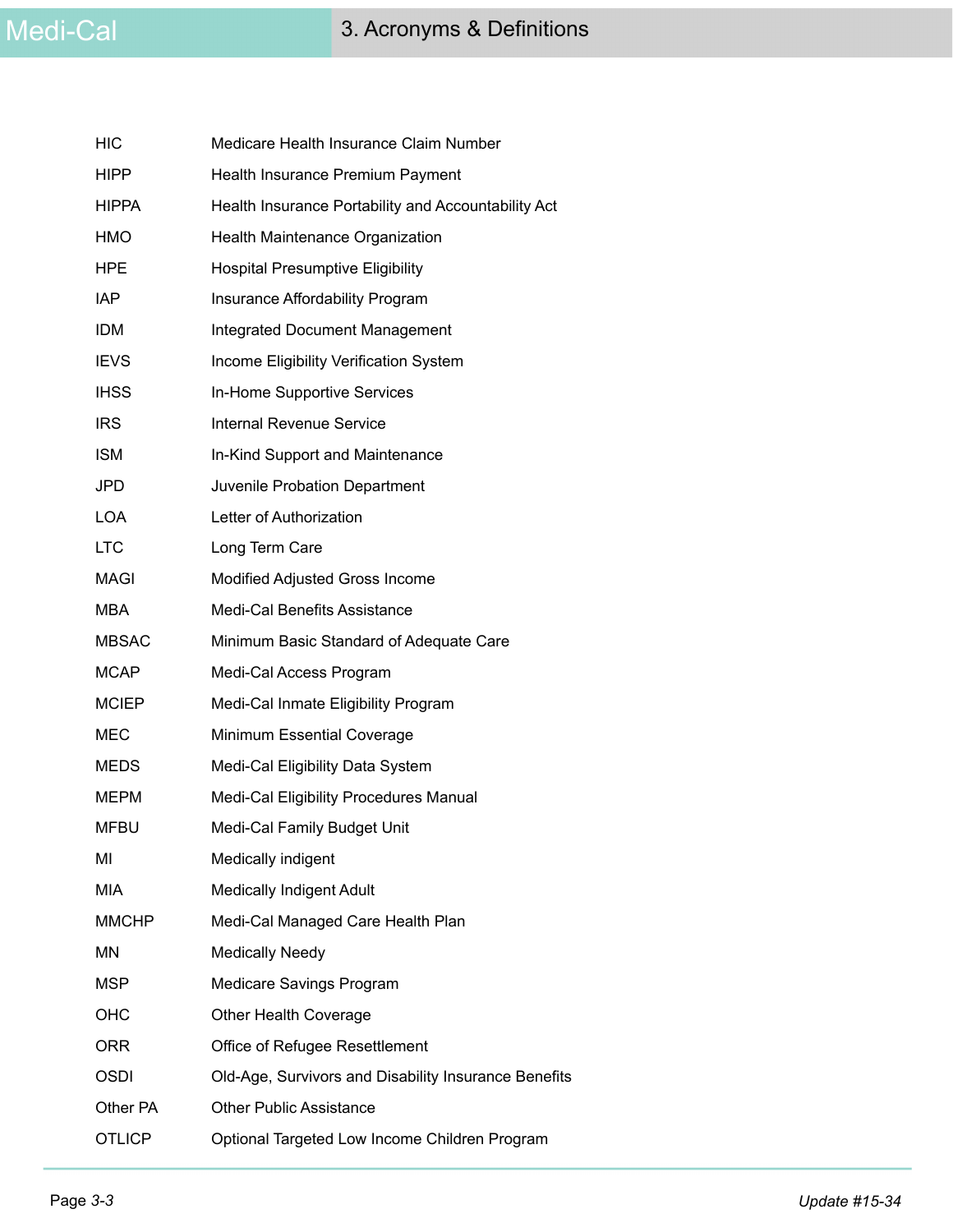| <b>PA</b>     | <b>Public Assistance</b>                                |
|---------------|---------------------------------------------------------|
| <b>PCP</b>    | <b>Primary Care Provider</b>                            |
| РE            | <b>Presumptive Eligibility</b>                          |
| PHP           | Prepaid Health Plan                                     |
| <b>PMV</b>    | <b>Presumed Maximum Value</b>                           |
| <b>PPO</b>    | Preferred Provider Organization                         |
| <b>PRUCOL</b> | Permanently Residing Under Color of Law                 |
| <b>QHP</b>    | <b>Qualified Health Plan</b>                            |
| $QI-1$        | Qualified Individual Program                            |
| QMB           | Qualified Medicare Beneficiary                          |
| RD.           | Redetermination                                         |
| RMA           | Refugee Medical Assistance                              |
| <b>RSDI</b>   | Retirement, Survivors, and Disability Insurance         |
| <b>SARC</b>   | San Andreas Regional Center                             |
| <b>SAVE</b>   | <b>Systematic Alien Verification for Entitlements</b>   |
| <b>SAWS</b>   | Statewide Automated Welfare System                      |
| SCI           | <b>Statewide Client Index</b>                           |
| <b>SCR</b>    | Service Center Representative                           |
| <b>SDI</b>    | <b>State Disability Insurance</b>                       |
| SDX.          | State Data Exchange                                     |
| <b>SLMB</b>   | Specified Low Income Medicare Beneficiary               |
| <b>SOC</b>    | Share of Cost                                           |
| <b>SSA</b>    | Social Security Administration                          |
| SSI/SSP       | Supplemental Security Income/State Supplemental Program |
| <b>SSN</b>    | <b>Social Security Number</b>                           |
| <b>TCVAP</b>  | Trafficking and Crime Victims Assistance Program        |
| <b>TMC</b>    | <b>Transitional Medi-Cal</b>                            |
| <b>TMT</b>    | <b>Task Management Tool</b>                             |
| <b>TPL</b>    | <b>Third Party Liability</b>                            |
| <b>UIB</b>    | Unemployment Insurance Benefits                         |
| <b>USCIS</b>  | U.S. Citizenship and Immigration Services               |
| <b>VOLAG</b>  | <b>Voluntary Agency</b>                                 |
| <b>VTR</b>    | Value of One-Third Reduction                            |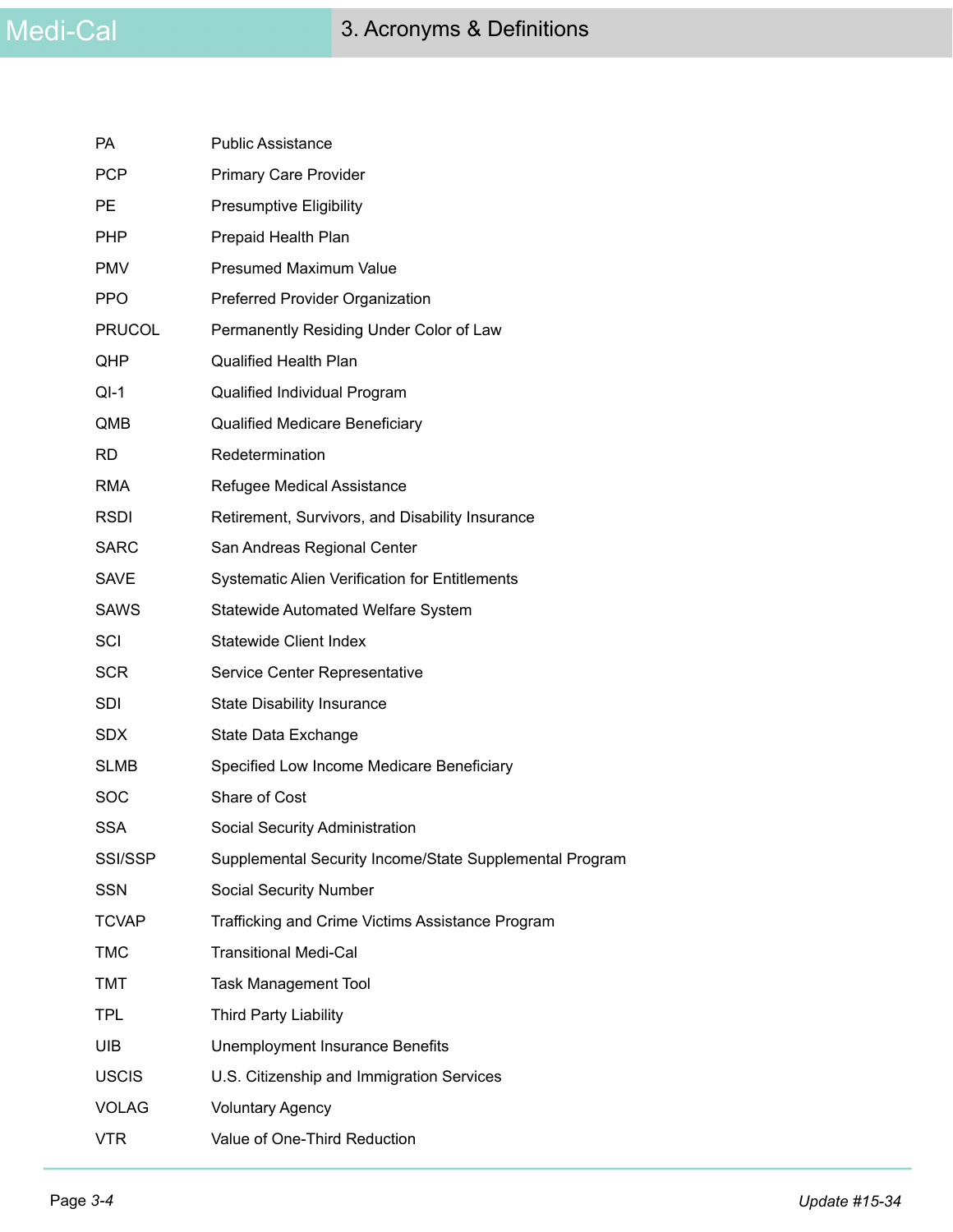WDP Working Disabled Program WIC Women, Infants, and Children

## **3.2 Definitions**

### **3.2.1 Adequate Consideration**

 Adequate consideration means the receipt of cash or property in exchange for other property which is fair and reasonable under the circumstances considering the net market value of the property which is sold, converted or transferred.

#### **3.2.2 Adult**

Non-MAGI MC Adult:

- A person who is 21 years of age or older.
- A blind or disabled MN person who is 18 to 21 years of age living in the home of a parent and not currently enrolled in school.
- An AFDC-MN or MI person who is 18 to 21 years of age, who is not living in the home of a parent or caretaker relative, and who is not claimed as a tax dependent by parent(s).

MAGI MC Adult:

- A person 19 years old or older.
- Blind or disabled person who is 19 years old or older without Medicare.

#### **3.2.3 Adverse Action**

Adverse action means an action taken by a county department which discontinues MC eligibility or increases an MFBU's share of cost. The following must not be considered to be an adverse action:

- Discontinuance due to any of the following reasons:
	- Death, for a one-person MFBU.
	- The whereabouts of the client is unknown and the post office has returned county department mail directed to the client indicating no forwarding address. Ex Parte rules must be followed prior to taking any adverse actions.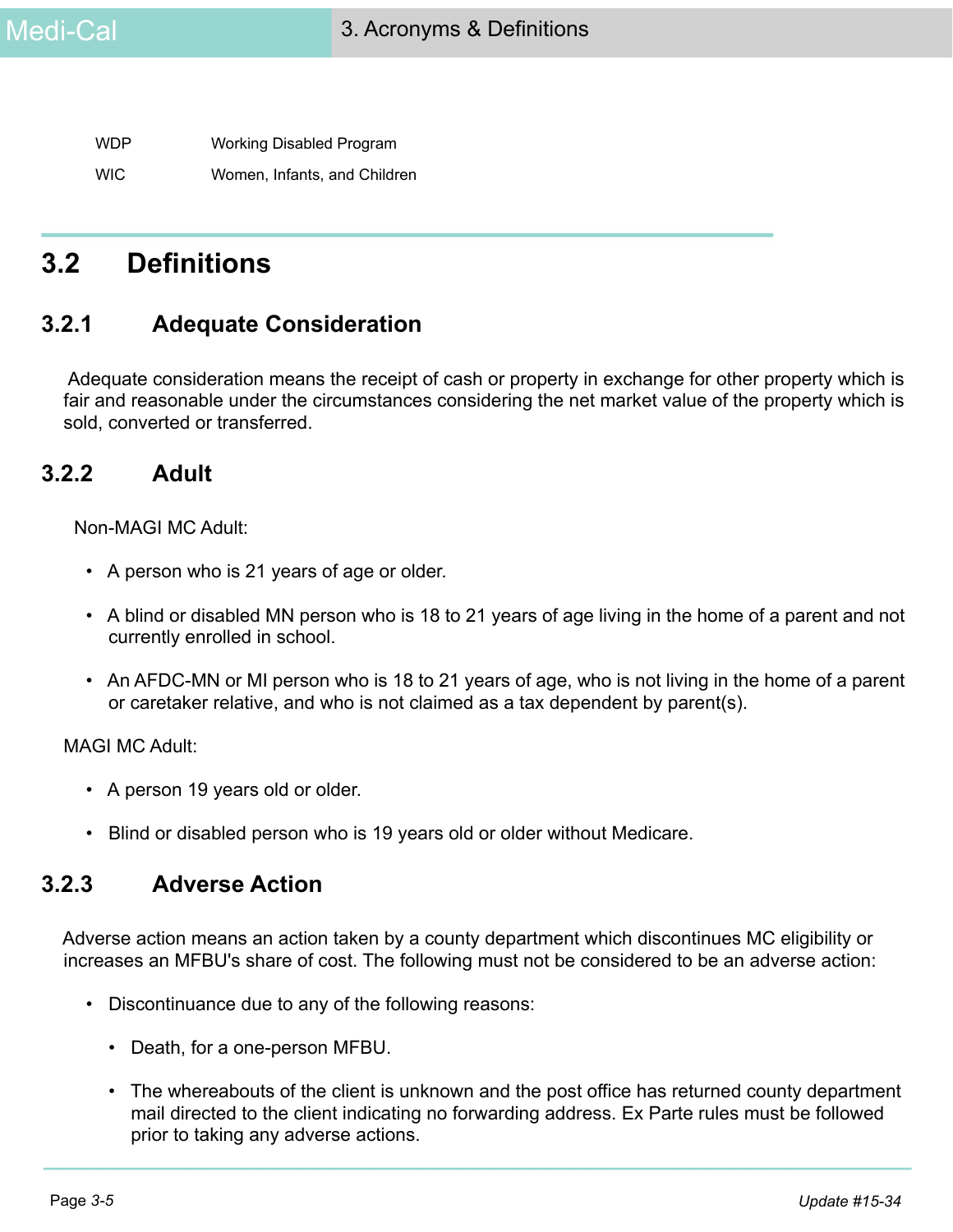- Admission to an institution which renders the client ineligible.
- The client also has MC eligibility under another identity or category or in another county or state; or will have such dual eligibility as of the first of the coming month if discontinuance action is not taken.
- Receipt of the client's clear and signed written statement that does either of the following:
	- States the client no longer wishes MC benefits, or
	- Gives information that requires discontinuance and includes the client's acknowledgment that this must be the consequence of supplying such information.
- An increase in an MFBU's share of cost due to either of the following:
	- The voluntary inclusion of individuals who had been voluntarily excluded from the MFBU, or
	- Receipt of the client's clear and signed statement which gives information that requires an increase in the share of cost and includes the client's acknowledgment that this must be the consequence of supplying such information.

#### **3.2.4 Aid Category**

Aid category means the specific classification under which a person is eligible to receive MC.

#### **3.2.5 Aid Code**

Aid code means the two-digit number which indicates the aid category under which a person is eligible.

#### **3.2.6 Average Private Pay Rate**

The monthly average private pay rate for nursing facility level of care is furnished by the Department of Health Services. It is used to determine the period of ineligibility for transfers of nonexempt property without adequate consideration.

#### **3.2.7 Beginning Date of Aid**

The first day the person is eligible to receive MC benefits. The client may submit an application but meet eligibility in a following month, the beginning date of aid is the 1<sup>st</sup> day of the month eligibility begins.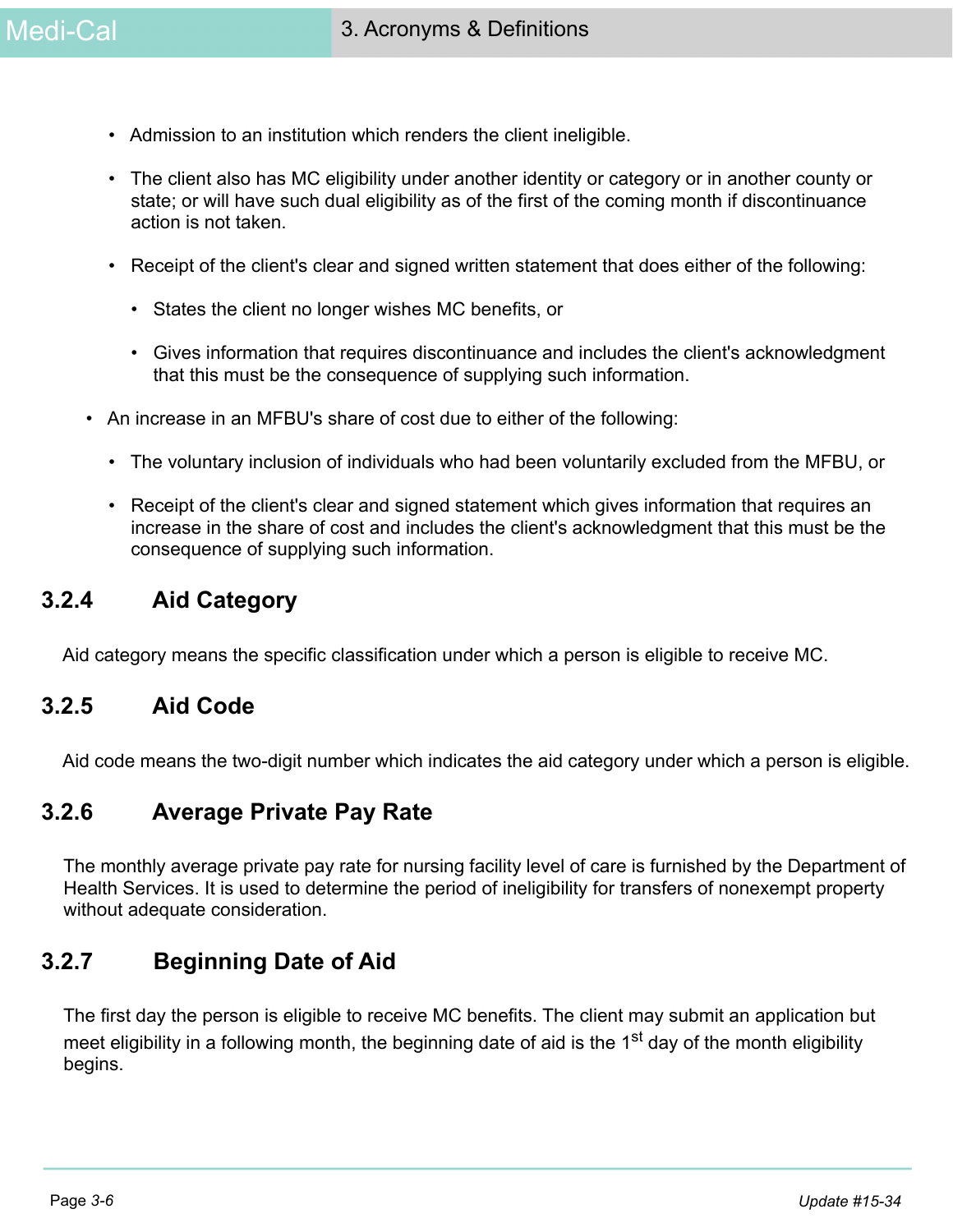## **3.2.8 Benefits Identification Card**

The BIC is a permanent plastic card that is tied to the client's MEDS record. The BIC is issued by EDS to:

- All MC eligible clients,
- All Ineligible Members and Responsible Relatives whose medical expenses can be applied to family members *in the same MFBU with a share of cost*.

#### **Note:**

APTC clients should not receive a BIC, unless they are part of a household with a SOC MC.

#### **3.2.9 Board and Care**

 Board and care means receipt of board, room, personal care and designated supplemental services related to individual needs in one of the following non-medical protective living environments certified in accordance with EAS 46-325.3 for a full calendar month:

- A licensed residential care facility.
- The home of a relative or legally appointed guardian or conservator, other than the home of a spouse or the home of a parent for a blind or disabled child.
- A home in which a child is placed by a court under Welfare and Institutions Code 727 (a).
- An exclusive use home approved by a licensed home finding agency.

### **3.2.10 Burial Insurance**

Burial insurance means insurance which by its terms can only be used to pay the burial expenses of the insured.

### **3.2.11 CalWORKs**

The CalWORKs provides a cash grant and MC to children, deprived of parental support or care, and their eligible relatives.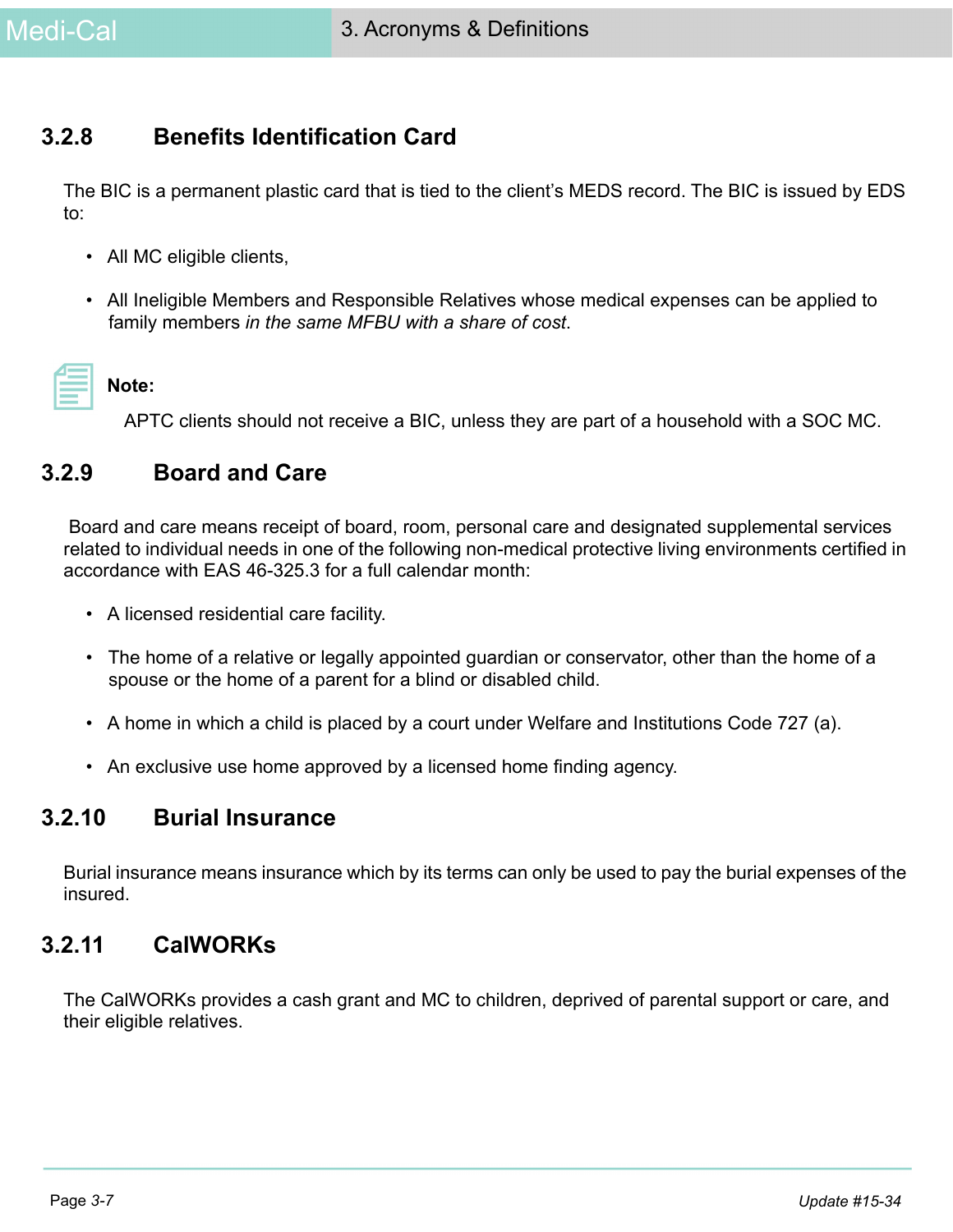### **3.2.12 Cash Grant**

Cash grant means the money payment made to a person eligible for CalWORKs, RCA, AFDC-Foster Care, CAPI, or SSI/SSP.

#### **3.2.13 Cash-Linked MC**

There are some cash aid programs that include MC (i.e. CalWORKs, SSI/SSP).

#### **3.2.14 Share of Cost Certification—Effective Date**

For share-of-cost clients, the date the client met the obligation for his/her share of cost.

### **3.2.15 Certification for MC**

Certification for MC means the determination by the county department or the DHCS that a person is eligible for MC and:

- Has no share-of-cost.
- Has met the share-of-cost, or
- Is in long term care and has a share of cost which is less than the cost of long-term care at the MC rate. (This statement does not apply to super-liability cases.)

#### **3.2.16 Change in Circumstance**

A CIC occurs whenever the client reports a change in a data element that requires a RD of eligibility; this allows the MC RD due date to be reset for a new 12-month period.

#### **3.2.17 Child**

A child is:

- A person under the age of 21 (for Non-MAGI MC, refer to Adult for exceptions) or under 19 (for MAGI MC),
- An unborn child is considered a child for MC purposes.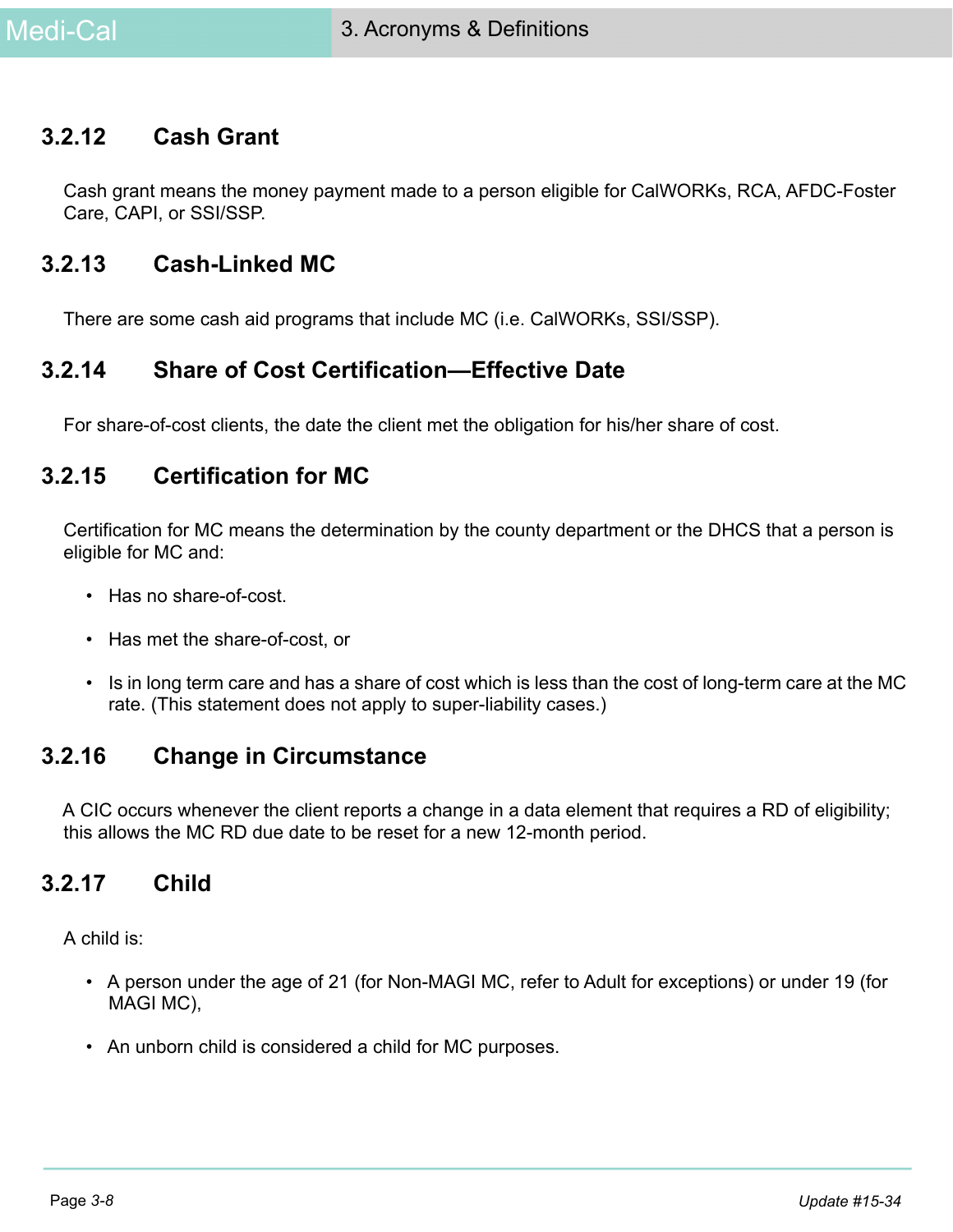### **3.2.18 Child Health and Disability Prevention Program (CHDP)**

CHDP is a preventive program that delivers periodic health assessments and services to low income children and youth in California. CHDP provides care coordination to assist families with medical appointment scheduling, transportation, and access to diagnostic and treatment services*.* Health assessments are provided by enrolled private physicians, local health departments, community clinics, managed care plans, and some local school districts.

#### **3.2.19 Coinsurance**

After the deductible is met, the coinsurance begins to cover a portion of the covered services. Before the deductible is met, the client is responsible for the full cost of each service. Depending on the plan, the deductible may range from 10% to 40% and may or may not be included in the yearly out-of-pocket maximum.



#### **Example:**

If the health insurance plan's allowable amount for an office visit is \$100 and the client met the deductible for the year, then the client's coinsurance payment is 20%, and he/she would pay \$20 while the insurance pays the rest.

#### **3.2.20 Community Spouse**

A person who is:

- 1. Married to an institutionalized spouse, AND
- 2. Is not an inpatient in a nursing facility or medical institution, AND
- 3. For income purposes, is married to a person with LTC status (the month following the month of institutionalization).

#### **Note:**

A Community Spouse may reside in a Board and Care facility

#### **3.2.21 Community Spouse Resource Allowance**

The CSRA is the amount of combined non-exempt community and separate property, belonging to either or both the institutionalized and community spouse, which the community spouse is allowed to retain when the institutionalized spouse applies for MC.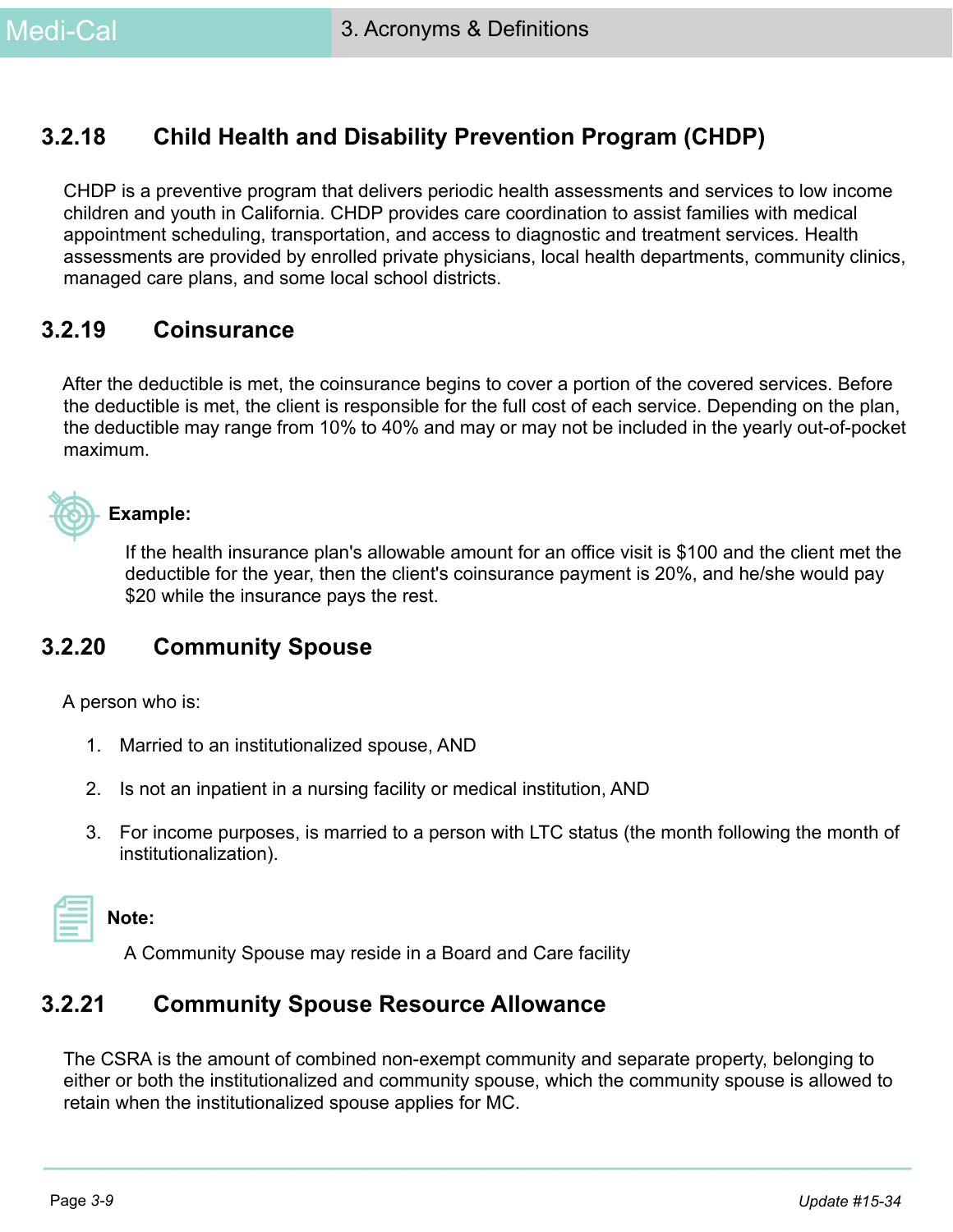## **3.2.22 Competent/Competency**

Competent is the ability to act on one's own behalf in business and in personal matters.

### **3.2.23 Continuous Period of Institutionalization**

A "Continuous Period of Institutionalization" is 30 or more consecutive days of inpatient medical care in a medical institution or nursing facility. A "Continuous Period of Institutionalization" begins when an institutionalized person is expected to remain an inpatient for 30 consecutive days and ends when the institutionalized person is no longer an inpatient for a full calendar month. "Continuous Period of Institutionalization" is a term applicable only to LTC individuals who have a community spouse.

## **3.2.24 Conversion of Property**

Conversion of property means changing property from one form to another without changing ownership.

### **3.2.25 Copayment**

The fixed amount (i.e. \$15 per visit) the client pays for a covered healthcare service (usually when he/she receives the services). The amount may vary by the type of covered service. A visit to the doctor may require a copayment; however, annual wellness visits (preventive care) do not require a copayment. Depending on the plan, the copayment may or may not count toward the yearly out-of-pocket maximum.

#### **3.2.26 Deductible**

The fixed amount some plans require the client to pay before the plan begins to pay its share for covered services. The client will pay full price for visits until the deductible is met and the insurance covers a portion, leaving the client only the copayment amount. Deductibles do not apply to preventive care services, which are free.

#### **3.2.27 Derivative Relatives**

The term "victim" includes both the primary (direct) victim and certain eligible family members, called "derivative relatives." Derivative relatives are those who have filed or are preparing to file for T Visa or U Visa, or are taking steps to meet the conditions for federal benefits eligibility. ORR does not issue separate certification letters to derivative relatives of trafficking victims. Their eligibility for federal benefits begins when the primary victim receives his or her ORR certification.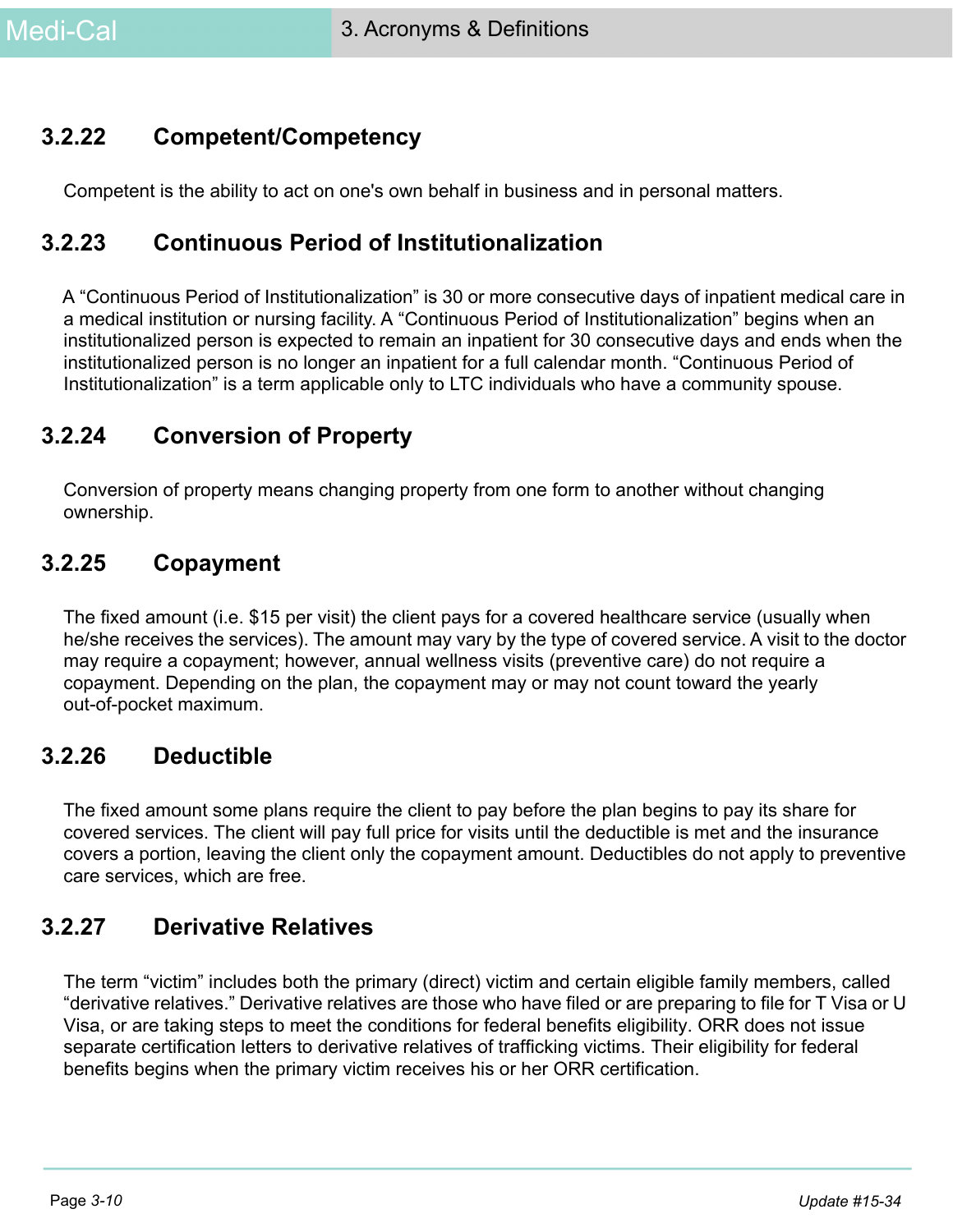## **3.2.28 Determination Eligibility Response**

A DER is an inbound transaction sent from CalHEERS to CalWIN. There are two types of inbound DERs:

- A *Solicited* DER is a transaction that started in CalWIN; the DER is in response to an EDR sent from CalWIN either by the EW or Batch transaction (i.e. auto BRE at Renewal).
- An *Unsolicited* DER is a transaction that started in CalHEERS. CalHEERS sends *Unsolicited*  DERs to the External Referral Data subsystem for new applications or External Change Data subsystem for existing cases. *Unsolicited* DERs occur when:
	- When changes to eligibility are entered directly in CalHEERS (by an EW, a Covered CA SCR, or a client).
	- When CalHEERS COLA is updated.
	- When CalHEERS receives the report from the IRS of clients who received APTC but did not file taxes for the benefit year.

#### **3.2.29 Diligent Search**

Diligent search is a set of procedures to be used as guidelines in determining eligibility for individuals who are comatose, incompetent, amnesiac or deceased and there is no friend, guardian, or relative available to supply the information necessary for a MC eligibility determination.

### **3.2.30 Eligibility Quality Control**

Eligibility quality control means both of the following:

- Federally mandated review of MC cases to ensure proper determination of eligibility, and
- State mandated review of MC cases within individual counties to ensure proper determination of eligibility.

### **3.2.31 Eligibility Determination Request**

An EDR is an outbound transaction sent from CalWIN to CalHEERS. EDRs are sent when:

- An initial CalWIN application is submitted, requesting a MAGI MC determination.
- Case information changes that may affect eligibility.
- There is a change, qualifying event, or required redetermination.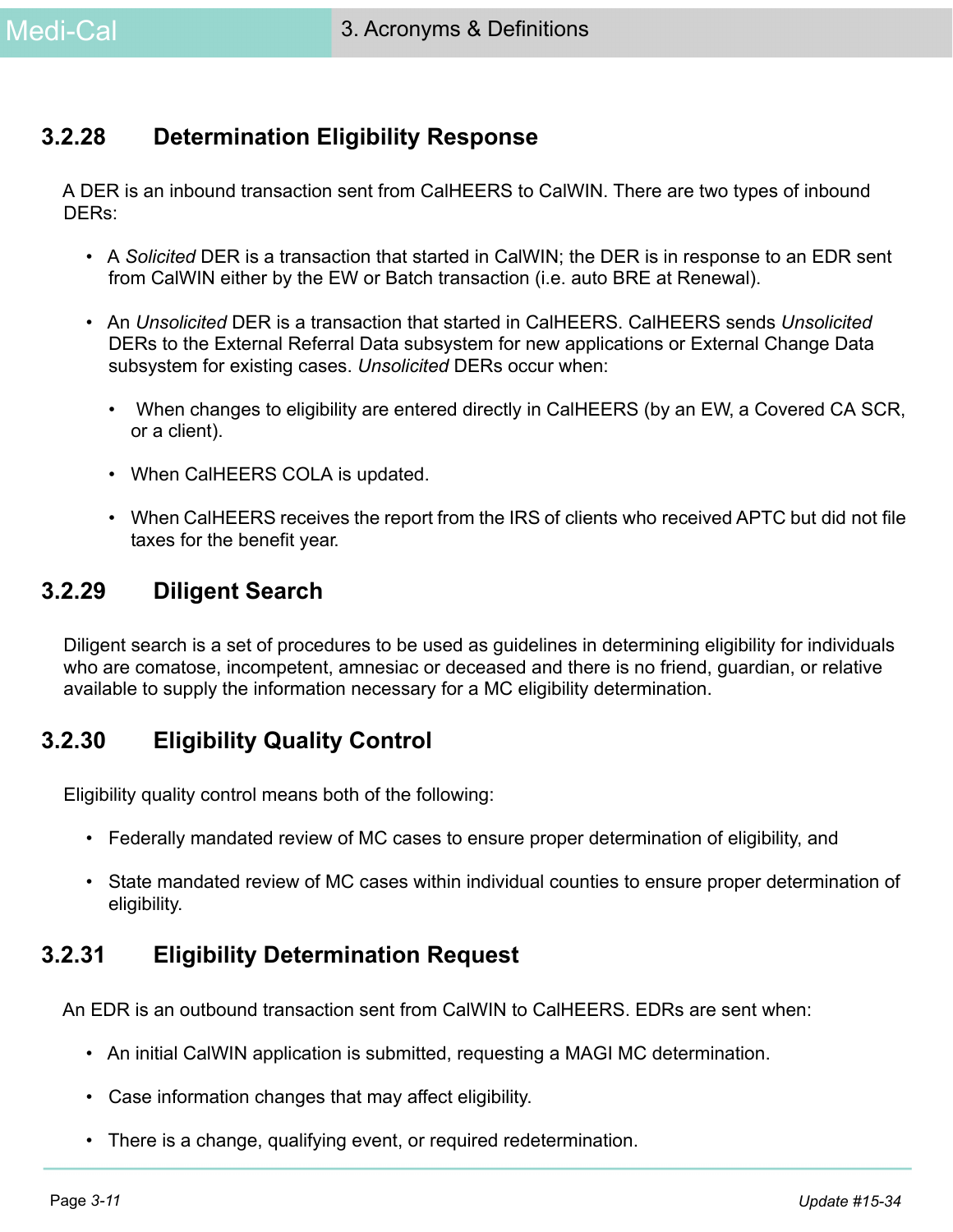#### **3.2.32 Encumbrance**

An encumbrance is an obligation for which property is security, as evidenced by a written document from the institution or person holding the encumbrance, e.g., a mortgage.

#### **3.2.33 Family Member**

- Family member means the following individuals living in the home.
	- A child or sibling children.
	- The parents married or unmarried of the sibling children.
	- The stepparents of the sibling children.
	- The separate children of either unmarried parent or of the parent or stepparent.
- If there are no children, family member means a single person or a married couple.

#### **3.2.34 Heirloom**

Heirloom means any item of personal property, other than cash and securities, which has substantially sentimental value, has been owned by a family for at least two generations and is intended to be retained by the family in succeeding generations.

#### **3.2.35 Home**

Home means real or personal property, fixed or mobile, located on land or water, in which a person or family lives.

#### **3.2.36 Horizontal Integration**

Horizontal Integration allows clients to submit an application for CF and CW without having to respond to questions already asked through the Covered CA process. Clients who request CF and/or CW when applying for MC through the Covered CA website are redirected to MyBCW.

#### **3.2.37 In-Home Supportive Services**

IHSS is the social services program which provides necessary personal and domestic care so that aged, blind and disabled individuals may remain in their own homes.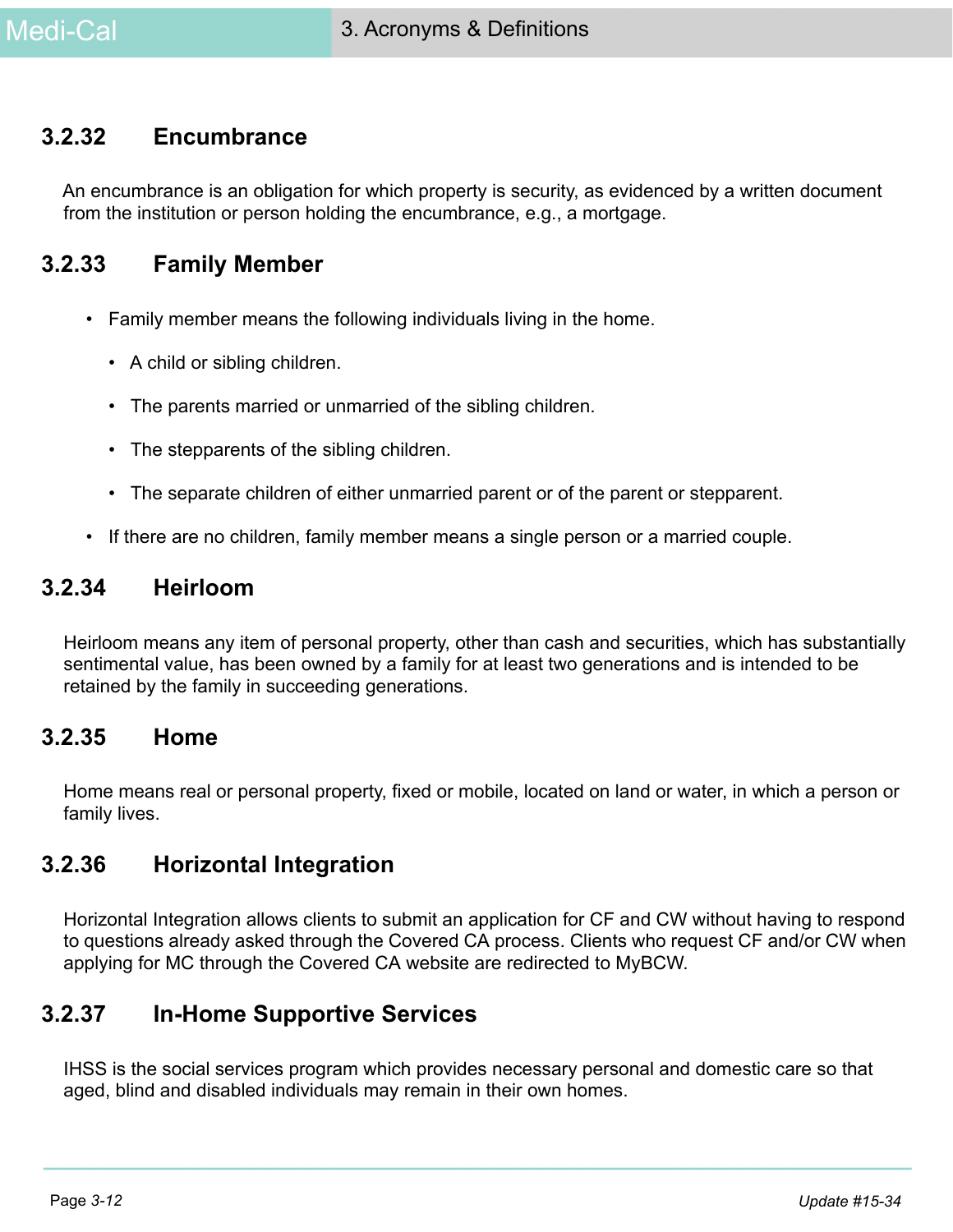#### **3.2.38 In-Kind Support and Maintenance**

ISM of food or shelter given to the applicant or received by the applicant by someone having no legal responsibility to provide for the applicant. Shelter includes room, rent, gas, electricity, water, sewer and garbage collection services.

#### **3.2.39 Inmate**

Inmate means a person living or being cared for in an institution. Excluded from this definition are individuals residing at a facility for vocational training or educational purposes, and individuals temporarily in an institution pending more suitable arrangements, such as children in a local agency facility pending foster care placement.

#### **3.2.40 Institution**

Institution means an establishment which provides food and shelter to four or more individuals unrelated to the owner and also provides some treatment or other services.

#### **3.2.41 Institution — Medical**

Medical institution is any public or private acute care hospital, acute psychiatric hospital, intermediate care facility, skilled nursing facility, or other medical facility licensed by an officially designated state standard setting authority.

#### **3.2.42 Institution — Mental Diseases**

An institution for mental diseases means an institution primarily engaged in providing diagnosis, treatment or care for individuals with mental illness.

#### **3.2.43 Institution — Non-medical**

Non-medical institution means any institution providing non-medical residential care, custodial care, custody or restraint. This includes penal institutions.

#### **3.2.44 Institution — Private**

A private institution means a privately owned or non-profit facility managed and controlled by an individual, private association or corporation.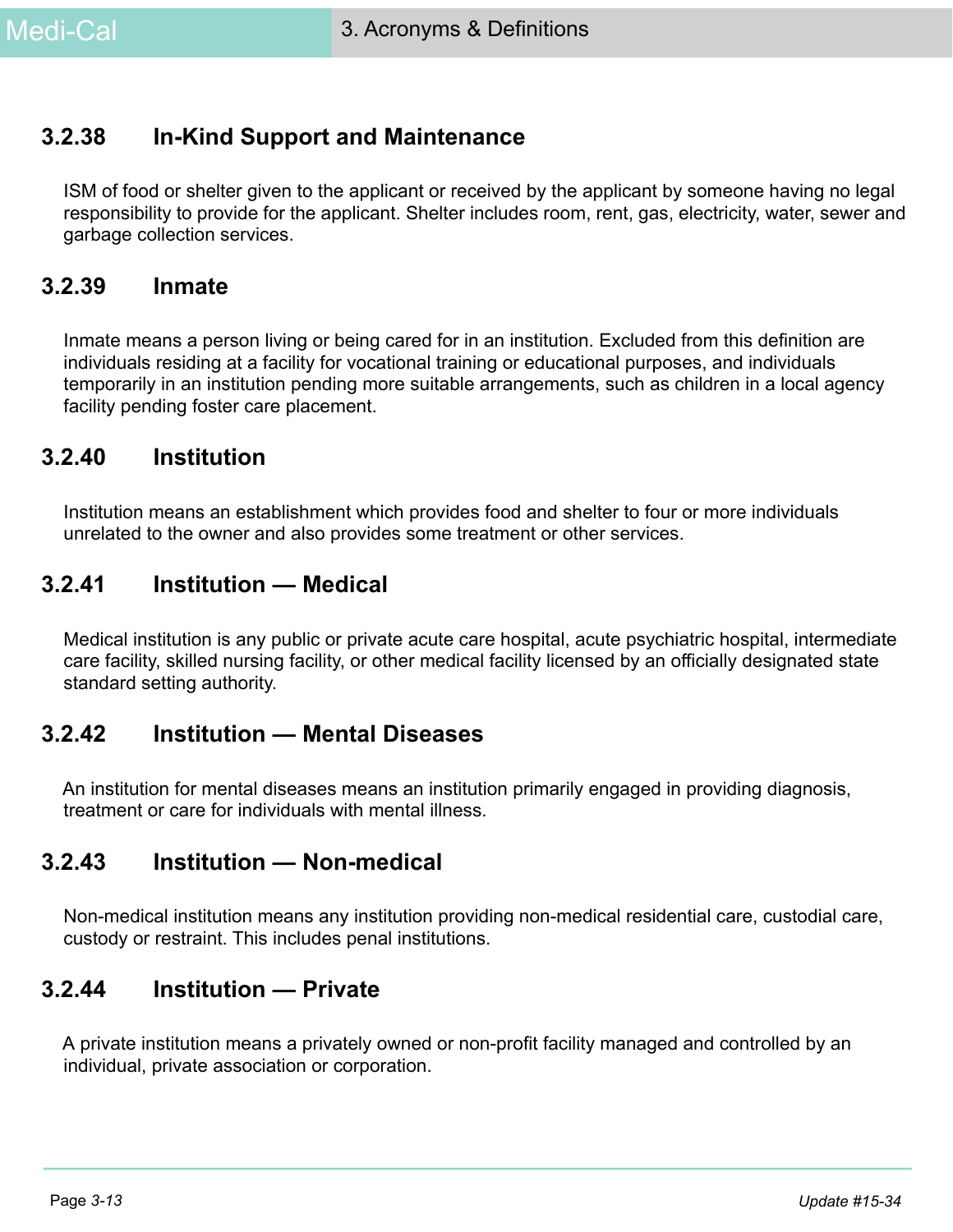#### **3.2.45 Institution — Public**

Public institution means an institution that is the responsibility of a governmental unit or over which a governmental unit exercises administrative control. Excluded from this definition are medical facilities and publicly operated community residences designed to serve and serving no more than sixteen individuals.

#### **3.2.46 Institution — Tuberculosis**

Tuberculosis institution means an institution which is primarily engaged in providing diagnosis, treatment or care of individuals with tuberculosis, including medical attention, nursing care and related services.

#### **3.2.47 Institutionalized Individual**

An institutionalized individual is one who is residing in a nursing facility or medical institution and is receiving nursing facility level of care.

### **3.2.48 Institutionalized Spouse**

Beginning with the date of admission into a nursing facility or medical institution, an institutionalized spouse is one who is all of the following:

- Applying for MC.
- Is expected to remain in the nursing facility for a continuous period of at least 30 consecutive days as verified by a signed and dated statement from his/her physician. (Refer to "Continuous Period of Institutionalization".)
- Is married to a community spouse.
- Is not AFDC-MN.

#### **3.2.49 Life Insurance**

Life insurance means a contract for which premiums are paid during the life time of the insured, and on which the insuring company pays the face amount of the policy to the client upon the death of the insured. Life insurance may also be purchased by a single premium or by letting dividends accumulate.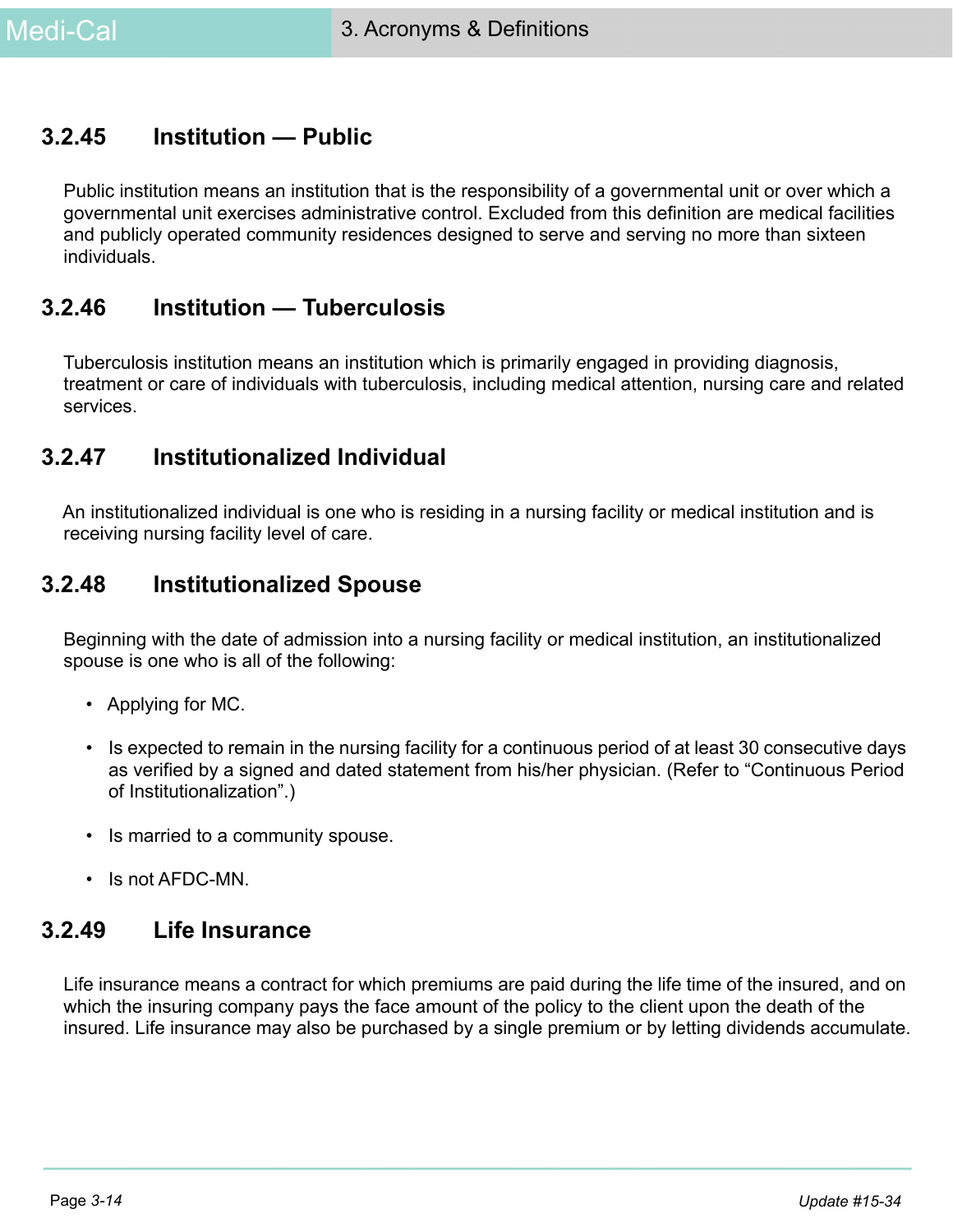• CSV — The CSV is the amount of money per \$1,000 which can be obtained by the owner of a life insurance policy. A loan may be made against the CSV.

The value of the CSV varies daily and may usually be obtained by viewing charts which accompany the policy.

- Face Value The face value is the amount which the policy is worth if all premiums have been paid upon the death of the insured client.
- Term Insurance Term insurance is insurance which is payable only upon the death of the owner for which the insurance is purchased. There is no CSV.
- Whole Life Insurance Whole Life Insurance has a cash surrender value.

#### **3.2.50 Limited Service Status**

Limited service status means that the client's use of the MC card is limited because of enrollment in a non-comprehensive PHP, improper utilization of service, application as a child under Section 50147.1 or participation in a pilot project conducted by the Department.

#### **3.2.51 Linked**

Linked means meeting the SSI/SSP requirements of age, blindness or disability or the CalWORKs requirements of deprivation of parental support or care.

#### **3.2.52 Long-Term Care Facility**

A medical institution or nursing facility.

#### **3.2.53 Long-Term Care Status**

LTC status means inpatient medical care which lasts for more than the month of admission and is expected to last for at least one full calendar month after the month of admission. "LTC Status" is a term applicable only to LTC individuals who do not have a community spouse.

#### **3.2.54 Marriage**

Marriage means the state of being married, including a legal common law marriage, as defined in Section 4100 et seq., Chapter 2, Division 4, Part 5, Title I, California Civil Code. California does not recognize a common law marriage, unless the marriage occurred in a state where it was considered legal.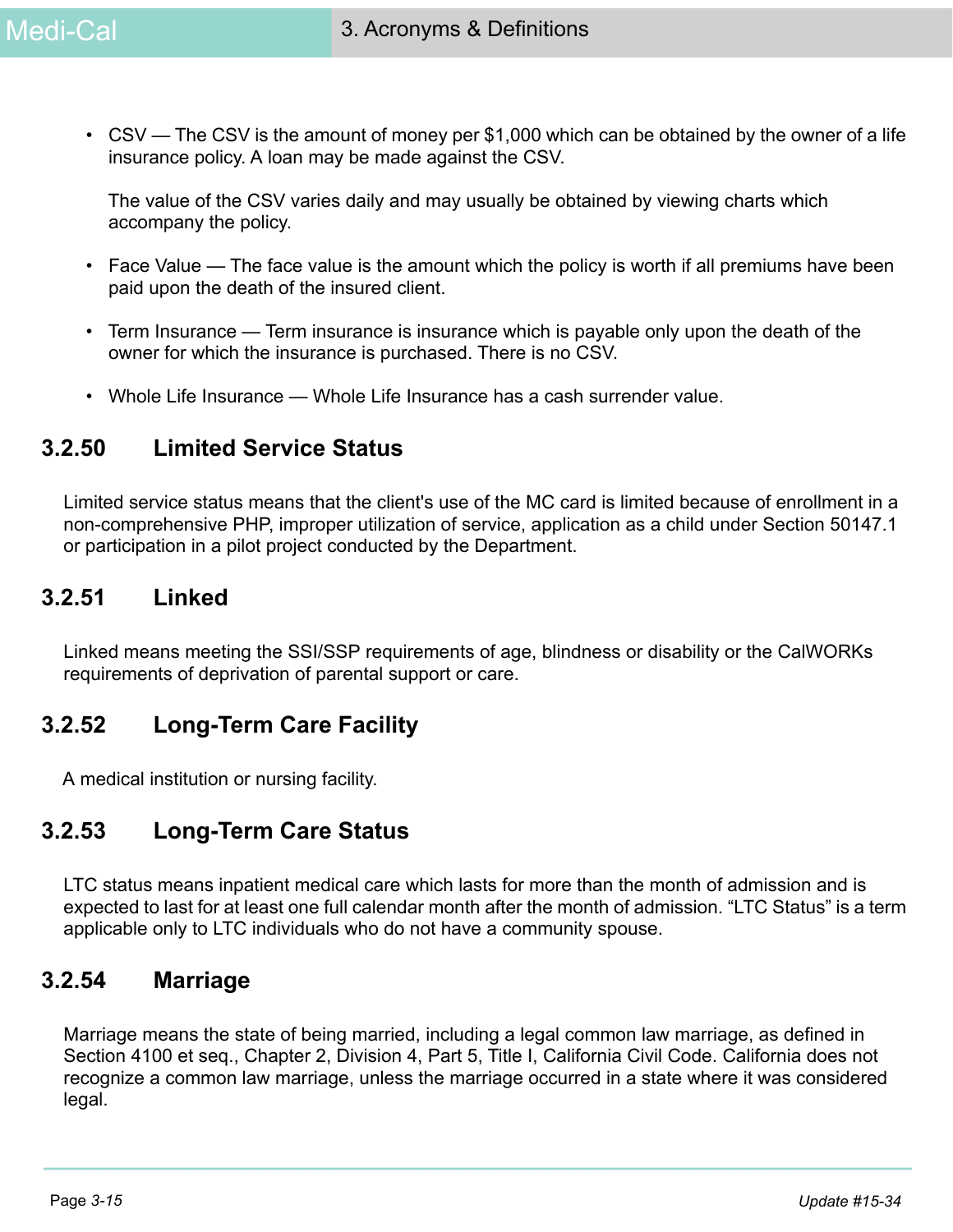#### **3.2.55 Medi-Cal (MC)**

Medi-Cal (MC) is the name of California's federally mandated medical assistance program and the medical benefits available under that program. The federal name is Medicaid, some states use this name.

#### **3.2.56 MC Family Budget Unit**

MFBU means the individuals who will be included in the MC eligibility and share of cost determination.

## **3.2.57 MC Only Eligibility**

MC only eligibility means a person's or family's eligibility for MC benefits which has been determined independently of an eligibility determination for any other cash aid or benefit program.

#### **3.2.58 Medically Indigent Person or Family**

A person or family eligible under the Medically Indigent program.

#### **3.2.59 Medically Needy Person or Family**

A person or family eligible under the Medically Needy program.

#### **3.2.60 Medicare**

A federally financed program under Title XVIII of the Social Security Act, which provides hospital insurance (Part A), health insurance (Part B), and prescription drug coverage (Part D) for the aged, 65 and over, blind or disabled. It also covers some individuals eligible for Social Security disability payments and for certain individuals who need dialysis or transportation.

#### **3.2.61 Medicare Savings Program**

MSP include the QMB, SLMB and QI programs.

#### **3.2.62 Minimum Basic Standard of Adequate Care**

MCSAC means the amount necessary to provide a CalWORKs family with basic needs.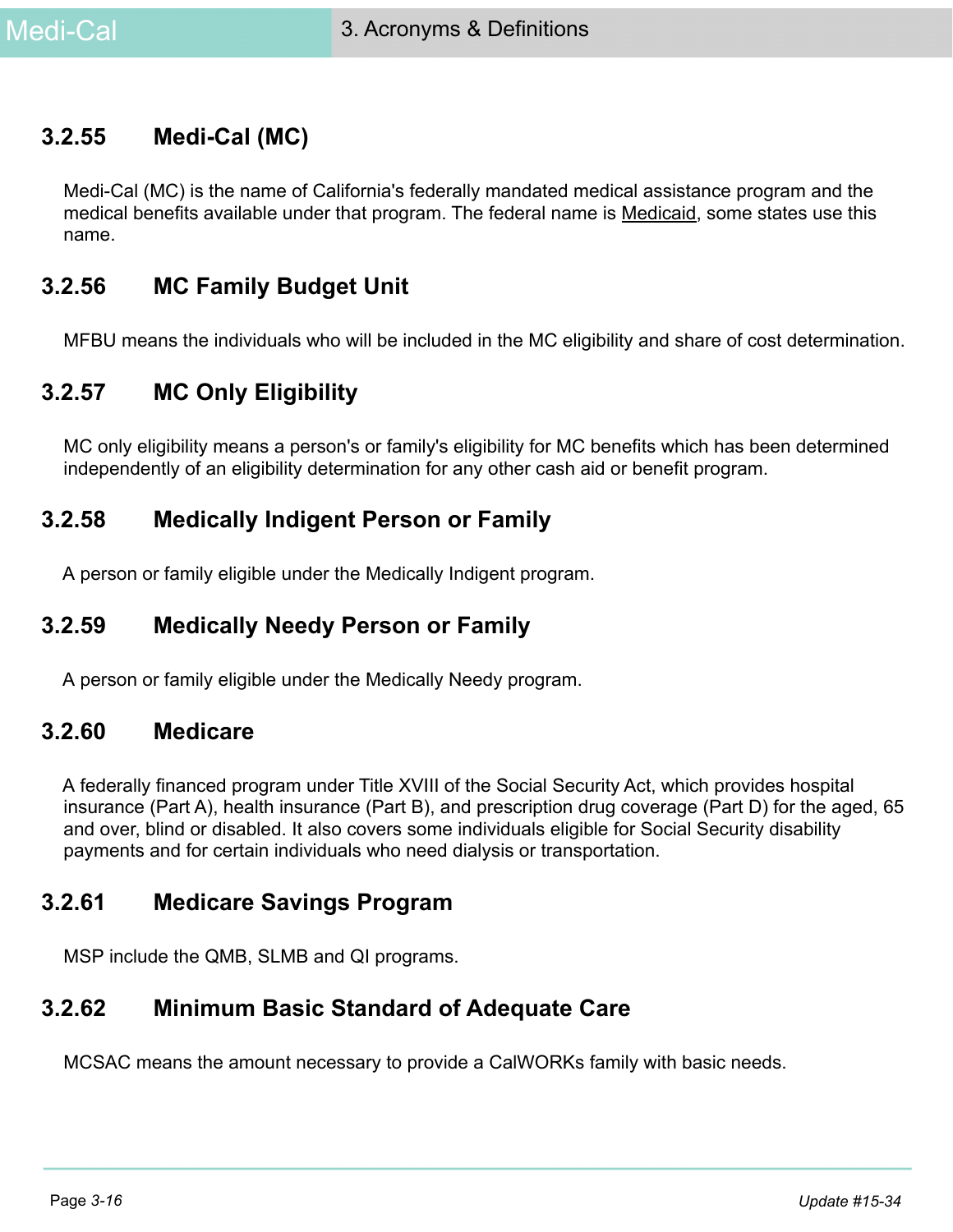### **3.2.63 Minor Consent Services**

Minor consent services means services related to:

- Sexual assault.
- Drug or alcohol abuse for children 12 years of age or older.
- Pregnancy.
- Family planning.
- Sexually transmitted diseases designated by the Director for children 12 years of age or older.
- Mental health care for children 12 years of age or older who are mature enough to participate intelligently and which is needed to prevent the children from seriously harming themselves or others, or because the children are the alleged victims of incest or child abuse.

### **3.2.64 Multiple Dwelling Unit**

Multiple dwelling unit means any dwelling with more than one separate living unit; a unit which normally would include a bathroom and a kitchen as a minimum.

#### **3.2.65 Next Friend of the Alien**

A person who appears in a lawsuit to act for the benefit of an alien under the age of 16, incapacitated or incompetent, who has suffered substantial physical or mental abuse as a result of being a victim of qualifying criminal activity. The next friend is not a party to the legal proceedings and is not appointed as a guardian.

#### **3.2.66 Nonrecurring Lump Sum Payment**

Nonrecurring lump sum payment means a payment accrued over more than one calendar month and not expected to be received again in the future. It does not include the amount of the monthly benefit normally attributable to the month for which eligibility is being determined.

### **3.2.67 Nursing Facility**

A nursing facility is a skilled nursing or an intermediate care facility.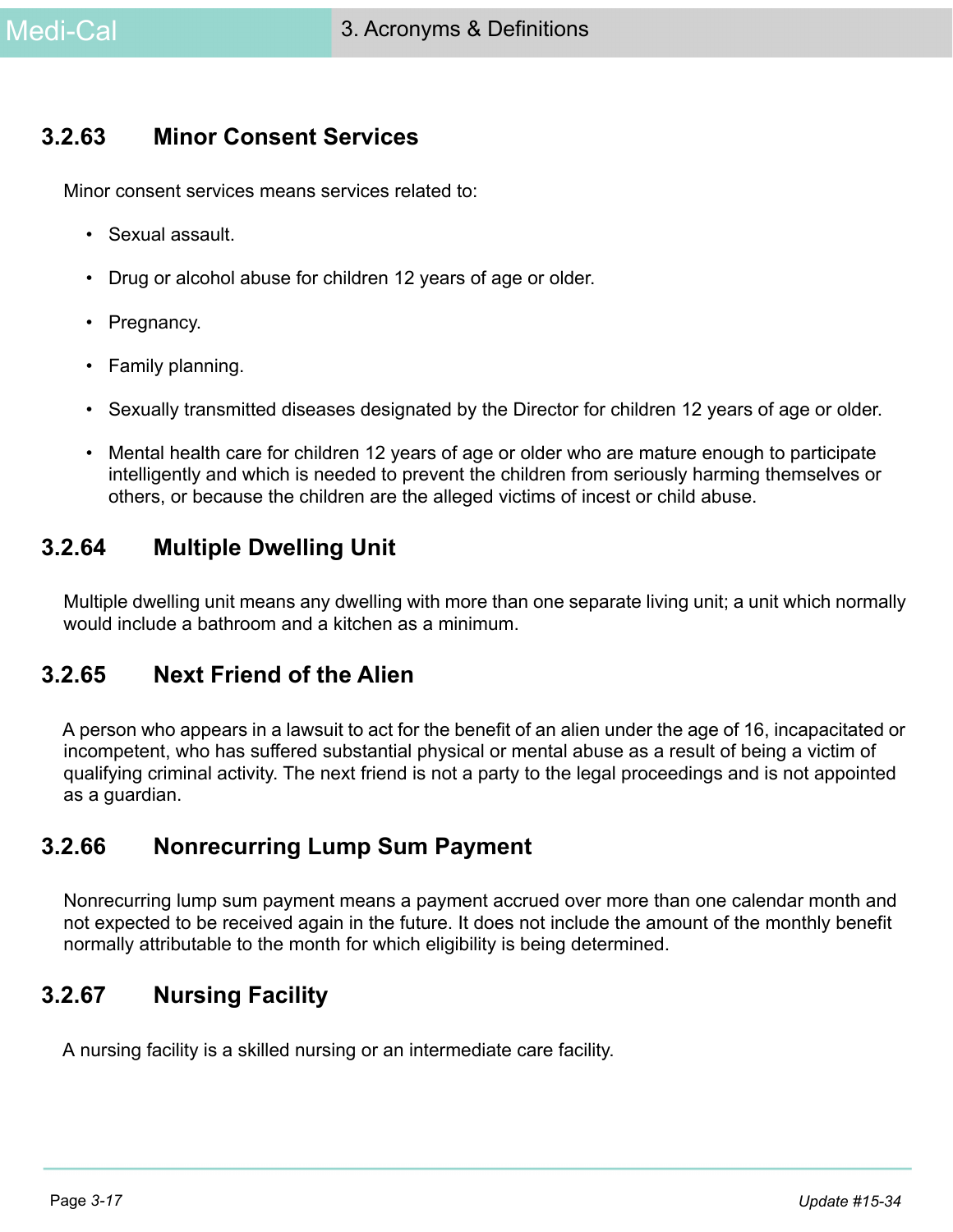## **3.2.68 Nursing Facility Level of Care**

Nursing facility level of care is received by inpatients in skilled nursing facilities, in intermediate care facilities, in sub-acute care facilities, in the distinct-part of distinct part facilities and when an inpatient is receiving either skilled nursing or intermediate care in a swing-bed hospital. Nursing facility level of care is commonly known to MC providers as "long-term care."

#### **3.2.69 Obligate**

Obligate means to incur a cost for health care services.

### **3.2.70 Other Public Assistance (Other PA) Recipient**

Other PA recipient means a person eligible for MC under one of the categories in the other PA programs, such as IHSS and Four-Month Continuing.

### **3.2.71 Out-of-Pocket Limit**

The maximum amount the client will pay per year for medical services before the health plan pays 100% of the cost for services. This limit protects clients from extensive medical expenses in a given year; most copayments, deductibles and coinsurance payments are counted toward the Out-of-Pocket Limit.

### **3.2.72 Overpayment**

Overpayment means the receipt of MC benefits where there is no entitlement to all or portion of the benefits received.

#### **3.2.73 Parent**

Parent means the natural or adoptive parent of a child.

#### **3.2.74 Parents — Unmarried**

Unmarried parents are parents who are living together with their common child and the parents are not married to each other.

#### **3.2.75 Parent — Minor**

Minor parent means a person who meets the definition of a child and who has children living with them.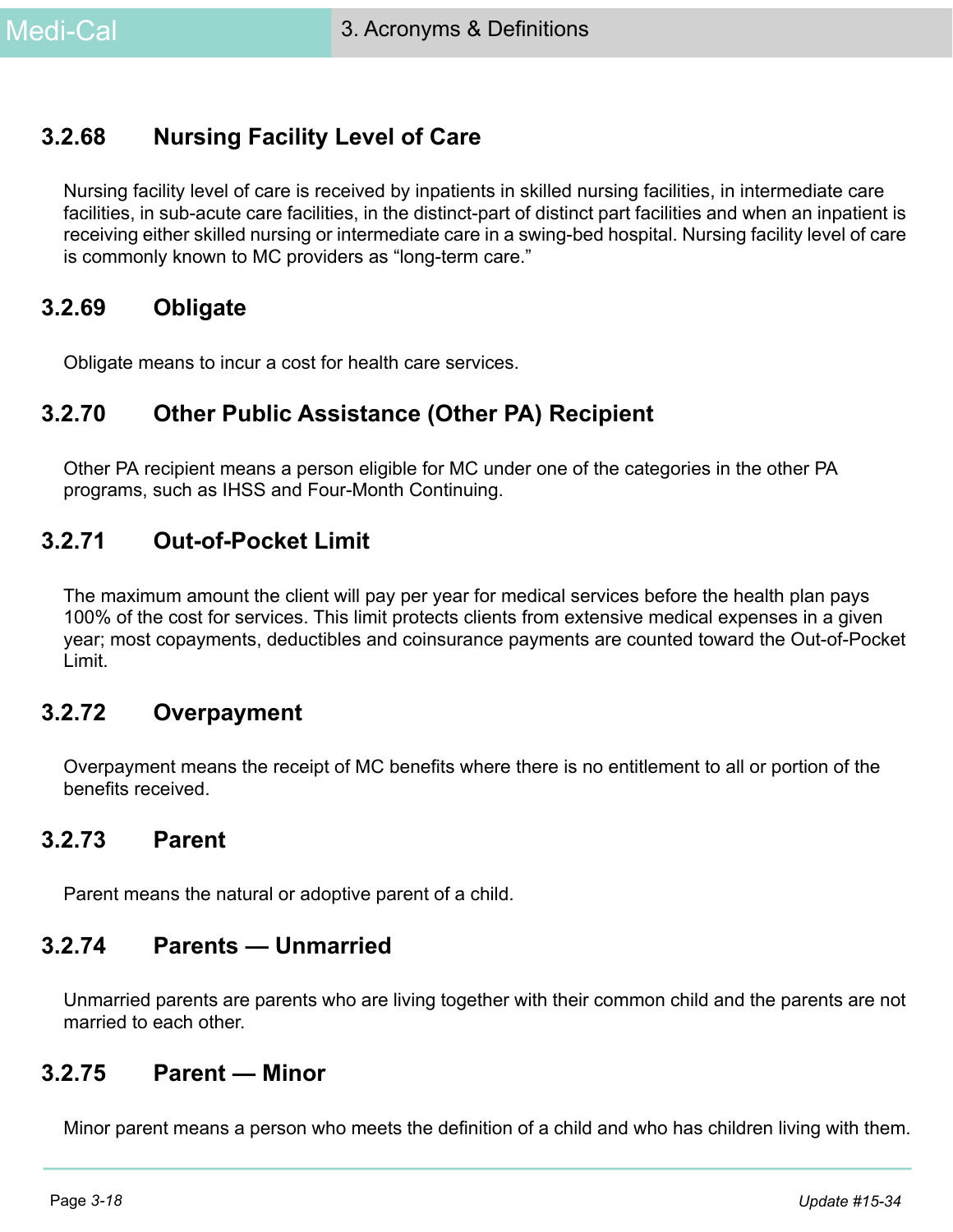#### **3.2.76 Patient**

Patient means a person receiving individual professional services directed by a licensed practitioner of the healing arts towards maintenance, improvement, or protection of health, or the alleviation of disability or pain.

#### **3.2.77 Individuals Living in the Home**

- Individuals living in the home means all of the following:
	- Individuals physically present in the home.
	- Individuals temporarily absent from the home because of hospitalization, visiting, vacation, trips in connection with work, or because of similar reasons as limited by 4.
	- Individuals away at school or vocational training who will resume living in the home as evidenced by the person returning home for vacations, weekends and at other times.
- A temporary absence is normally one in which the person leaves and returns to the home in the same month or the following month.
- A child temporarily absent from the home is considered to be living in the home as long as the parent continues to have responsibility for the care and control of the child. A parent continues to have responsibility for the care and control of a child until the court removes this responsibility or the parent voluntarily relinquishes it.
- An 18- to 21-year-old minor parent living on the parent's property must not be considered to be living in the parent's home if both of the following conditions exist:
	- The 18- to 21-year-old or minor parent does not receive any support from the parents, and
	- The building that the 18- to 21-year-old or minor parent lives in what would be considered other real property of the parents.
- A person whose institutional status results in ineligibility for MC must not be considered to be living in the home during any full month of institutionalization.

#### **3.2.78 Premium**

The amount the client pays every month to the health plan to maintain health insurance coverage.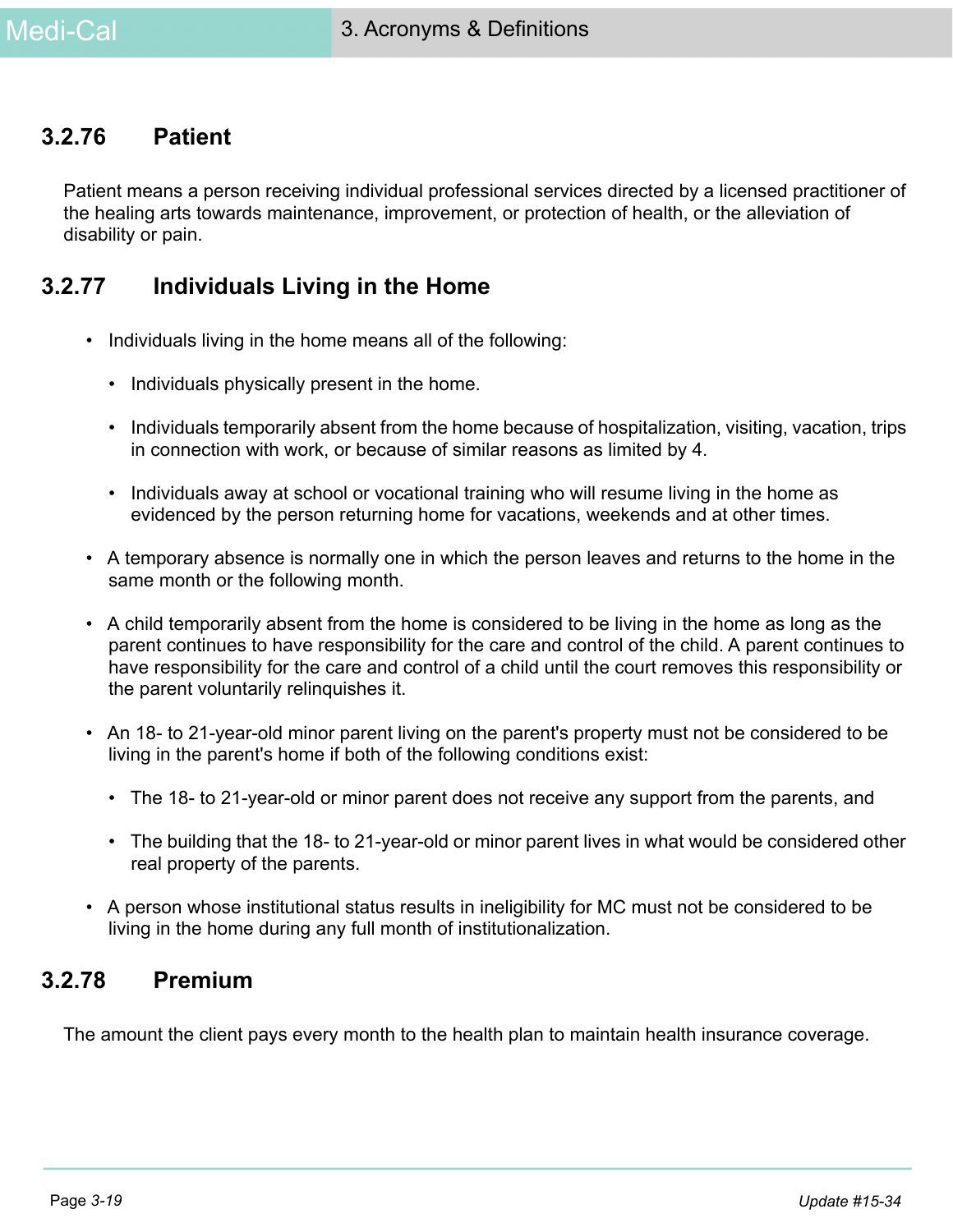#### **3.2.79 Prepaid Health Plan**

- Prepaid health plan means any health care service plan as defined in Health and Safety Code Section 1345 (f) which:
	- Is licensed as a health care service plan by the Commissioner of Corporations pursuant to the Knox-Keene Health Care Service Plan Act of 1975, Chapter 2.2, commencing with Section 1340, Division 2, Health and Safety Code, or has an application for licensure pending and was registered under the Knox-Mills Health Plan Act prior to its repeal in Chapter 941, Statutes of 1975.
	- Meets the requirements for participation in the Medicaid Program, Title XIX of the Social Security Act.
	- Has a contract with the Department to furnish directly or indirectly health services to MC clients on a predetermined periodic rate basis.
- The term "prepaid health plan" does not include any pilot program contract entered into pursuant to Article 7, commencing with Section 14490, Chapter 8, Part 3, Division 9, Welfare and Institutions Code.

#### **3.2.80 Prepaid Health Plan — Comprehensive**

Comprehensive prepaid health plan means a prepaid health plan that is required by contract with the Department to provide the full scope of benefits available under the MC program.

#### **3.2.81 Presumed Maximum Value**

PMV is 1/3 of the SSI payment rate (but no the combined SSI/SSP payment) plus \$20 dollars.

### **3.2.82 Property — Community**

Community property means property acquired by either spouse during marriage, unless the property was acquired as separate property or with funds that can be identified as separate property.

#### **3.2.83 Property — Personal**

Personal property means possessions or interests, exclusive of real property, which may be easily transported or stored; including but not limited to cash on hand, bank accounts, notes, mortgages, deeds of trust, cash surrender value of life insurance, motor vehicles, uncollected judgments, an interest in a firm in receivership, a lawsuit, patents and copyrights.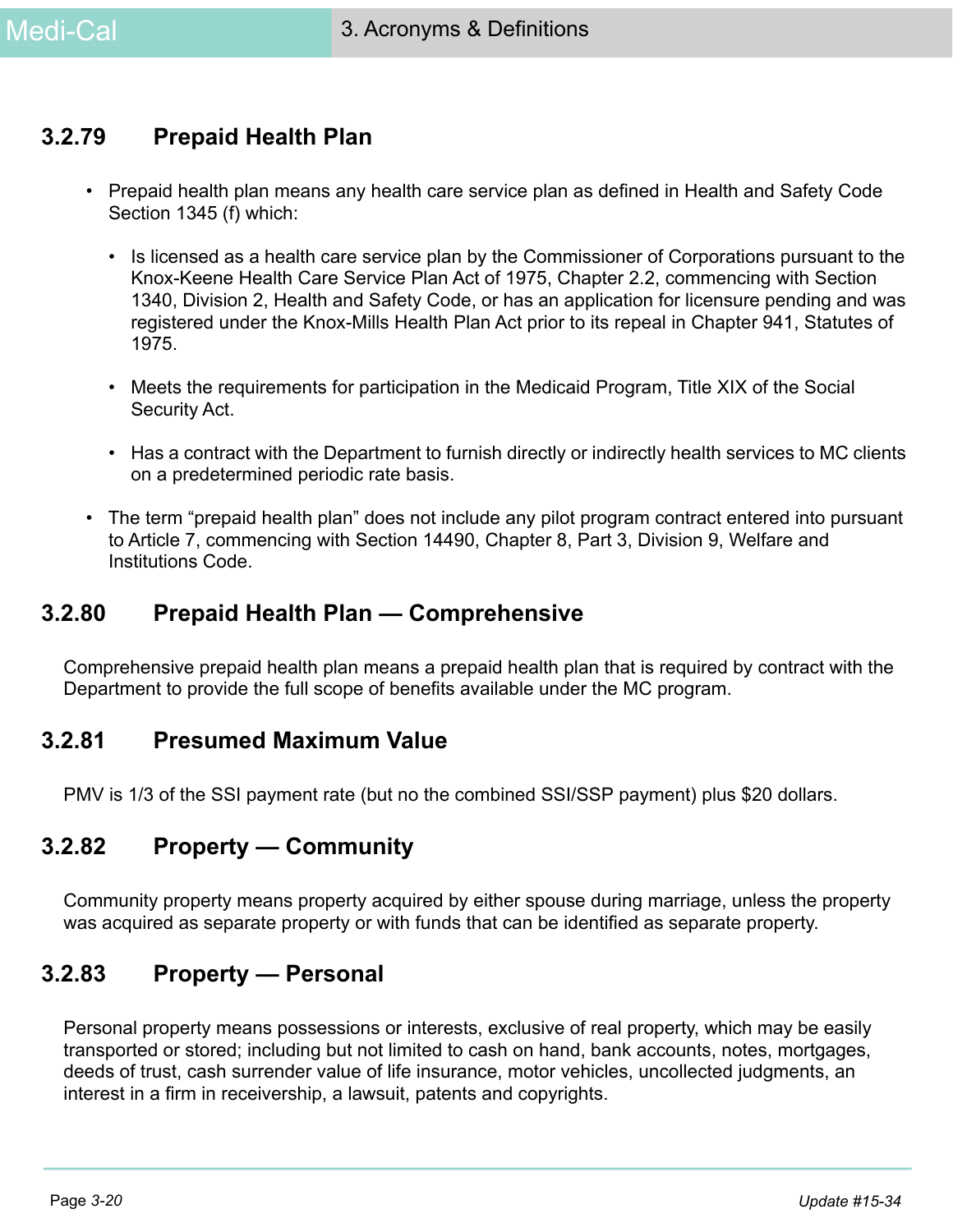#### **3.2.84 Property — Real**

Real property means land and improvements which generally include any immovable property attached to the land and any oil, mineral, timber or other rights related to the land.

#### **3.2.85 Property — Separate**

Separate property means any item that is considered separate property under California Property Law. Generally, separate property is property acquired by an individual by any method prior to marriage, after obtaining an interlocutory or final judgment of dissolution, or while voluntarily separated; or at any time by gift or inheritance, or purchases made with funds that are separate property or with funds from the sale of separate property.

#### **3.2.86 Property — Share of Community**

For the purpose of determining MC eligibility, share of community property is to be treated as if each spouse owns one-half of the community property.

#### **3.2.87 Provider**

The term provider includes institutions and/or individuals whose primary current activity is the direct delivery of health care services to a client of the Medicare and/or MC programs, including pharmacies. The provider must meet certain program standards and be licensed and/or certified to provide inpatient or outpatient services.

#### **3.2.88 Public Assistance Recipient**

PA recipient means a person or family receiving assistance under the CalWORKs, SSI/SSP, Refugee Resettlement Program or Cuban Haitian Entrant Program programs.

#### **3.2.89 Public Funds**

Public funds are monies provided by local, state or federal government.

## **3.2.90 Publicly Operated Community Residence**

- Publicly operated community residence means a facility designed and planned to serve no more than 16 residents which is actually serving 16 or fewer residents. The facility provides food and shelter and must provide some additional services such as:
	- Social services.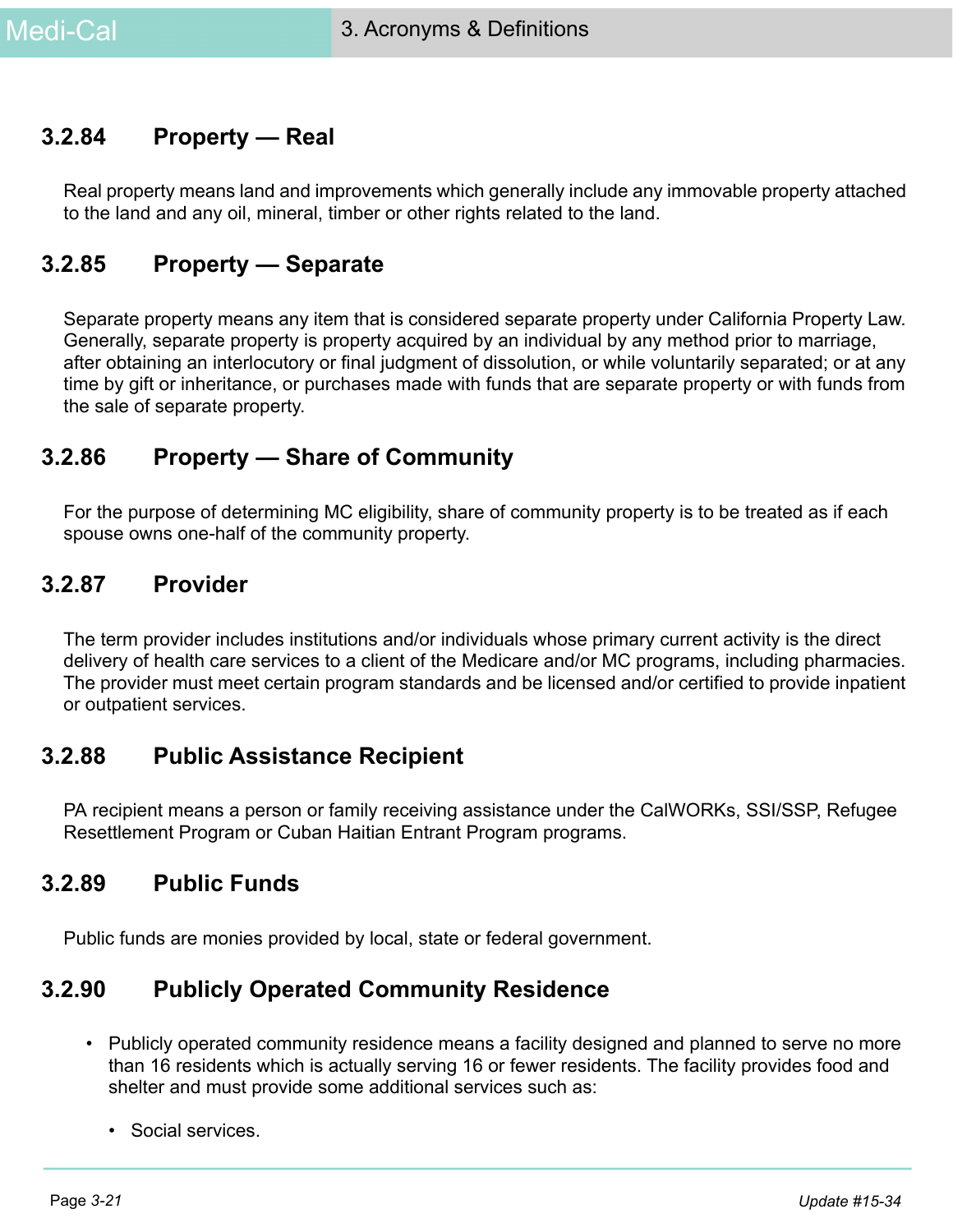- Help with personal activities.
- Training in socialization and life skills.
- Excluded from this definition are:
	- Residential facilities located on the grounds or immediately adjacent to any large institution or multi-purpose complex.
	- Educational or vocational training facilities.
	- Correctional or holding facilities for individuals detained under the penal system.
	- Medical treatment facilities.

#### **3.2.91 Reapplication**

Reapplication means an application for MC-only eligibility made in the same county as a previous application, if the previous application was denied or withdrawn, or MC-only eligibility based on the previous application has been discontinued for more than 12 months.

#### **3.2.92 Redetermination**

Redetermination means the review of a person's or family's MC eligibility.

#### **3.2.93 Relative**

Relative means a mother, father, grandfather, grandmother, son, daughter, brother, sister, stepfather, stepmother, stepbrother, stepsister, uncle, aunt, first cousin, nephew, niece, half-brother, half-sister, any such person of a preceding or succeeding generation denoted by a prefix of grand, great or great-great or the suffix in-law.

#### **3.2.94 Caretaker Relative**

Caretaker relative means a relative who provides care and supervision to a child, if there is no natural or adoptive parent in the home.

#### **3.2.95 Repayment**

Repayment means the liquidation of an overpayment in response to issuance of demands and recovery thereof by the Department of Social Services.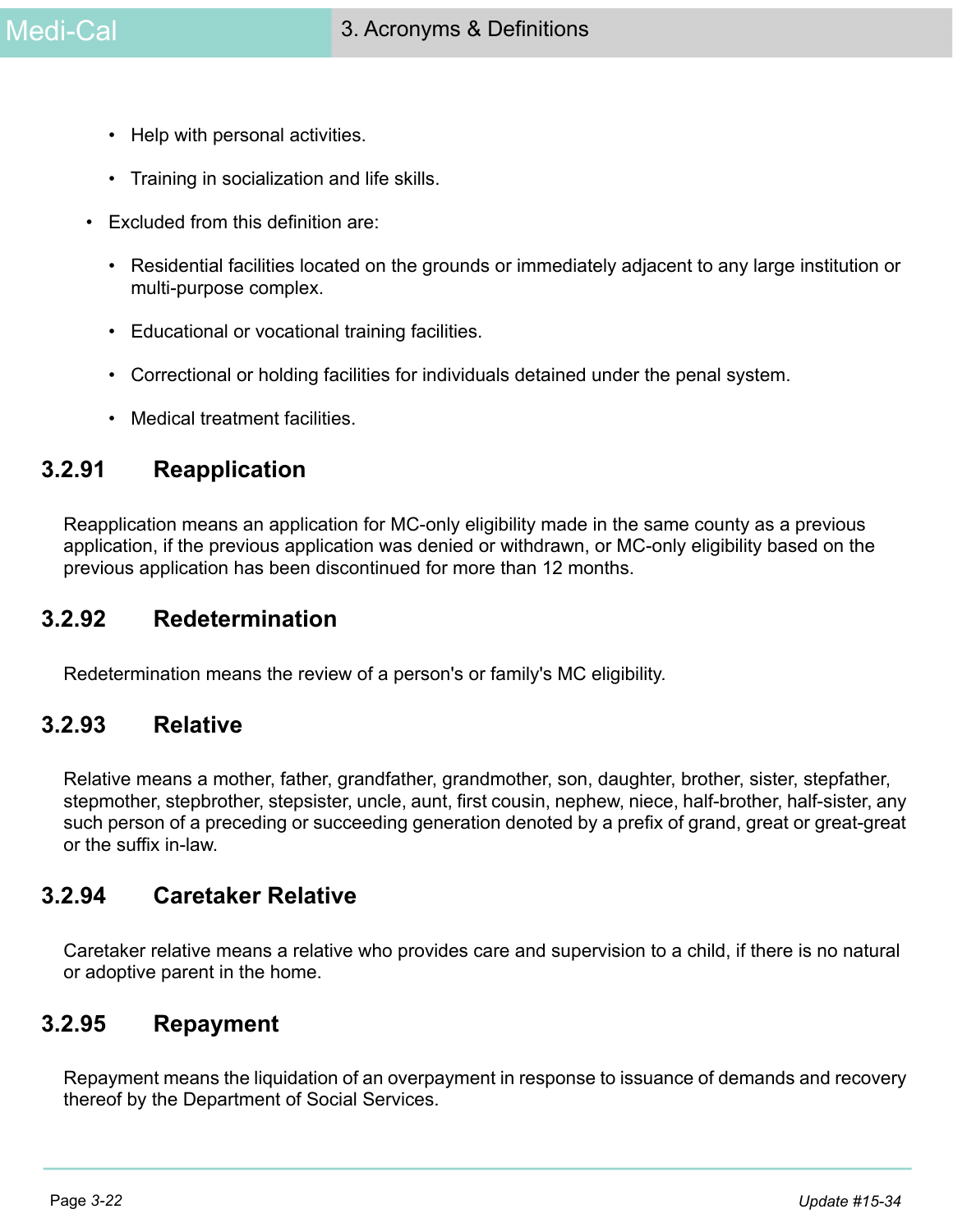#### **3.2.96 Rescind/Rescission**

Rescind/Rescission refers to the reversal of discontinuance or denial.

A denial of an application or discontinuance of benefits must be rescinded in the following situations:

- An Appeals decision orders such action,
- The County determines that the denial/discontinuance was in error.

For Discontinuance only:

- If the client complies within the month of discontinuance.
- If the client provides all necessary information and verifications required within the 90-day cure period to make a MC eligibility determination.

#### **3.2.97 Residence**

Residence means the place in which a person or family lives or is physically present if the person or family has no present intention of leaving.

#### **3.2.98 Responsible Relative**

Responsible relative means a relative who is responsible by law to contribute to the cost of health care services received by a MC client.

#### **3.2.99 Severe form of trafficking in individuals**

- Sex trafficking in which a commercial sex act is induced by force, fraud, or coercion, or in which the person induced to perform such act has not attained 18 years of age; or
- The recruitment, harboring, transportation, provision, or obtaining of a person for labor or services, through the use of force, fraud or coercion for the purpose of subjection to involuntary servitude, peonage, debt bondage, or slavery.

### **3.2.100 Share-of-Cost**

Share-of-cost means a person's or family's net income in excess of their maintenance need which must be paid or obligated toward the cost of health care services before the person or family may be certified.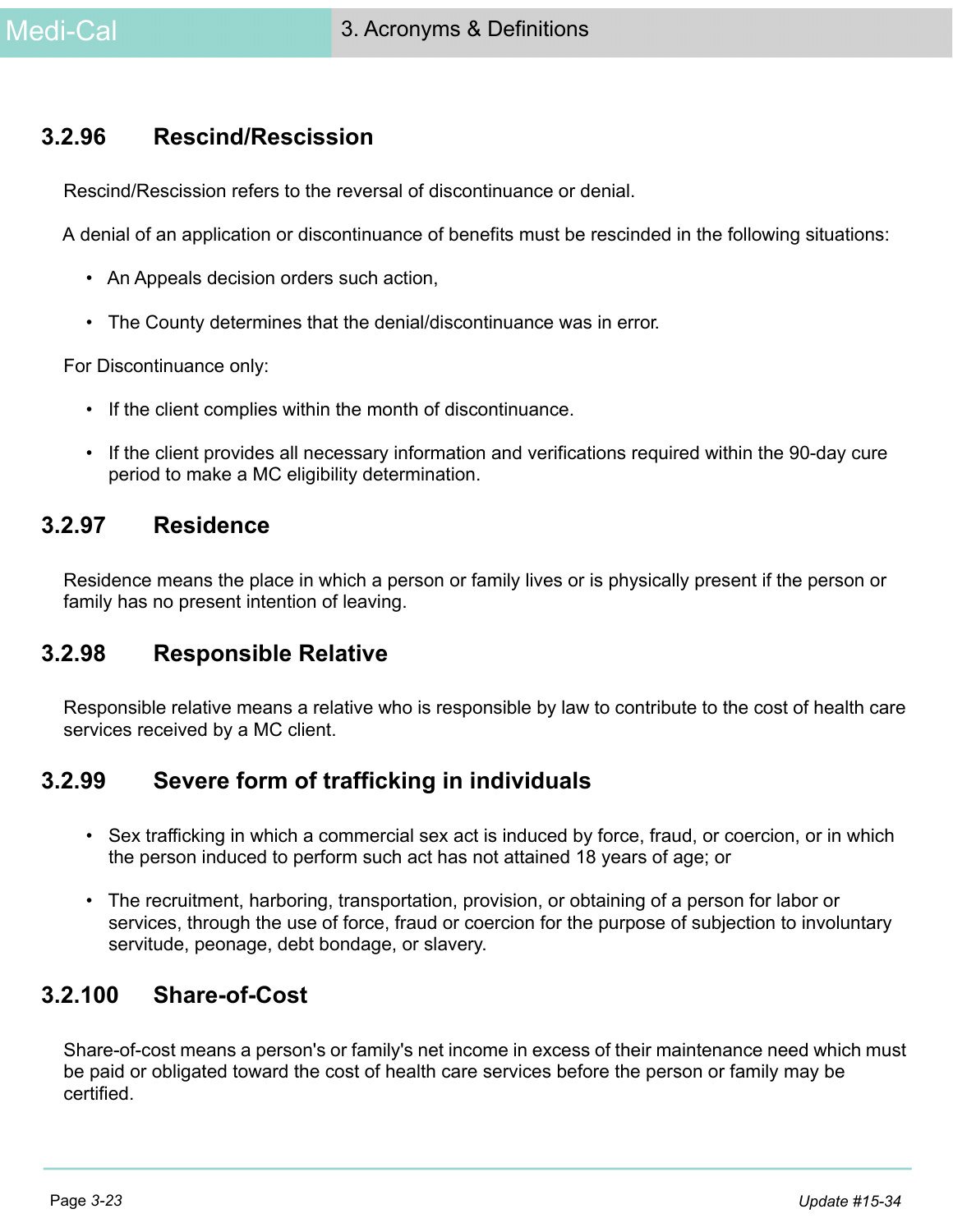## **3.2.101 Share of Encumbrances**

Share of encumbrances means that portion of the encumbrances attributed to each portion of jointly owned property.

## **3.2.102 Skilled Nursing Care/Facility**

A health facility or a distinct part of a hospital which provides skilled nursing care and supportive care to patients whose primary need is for skilled nursing care on an extended basis. It provides 24-hour care and, as a minimum, includes nursing, dietary, pharmaceutical services and an activity program.

#### **3.2.103 Soft Pause**

Soft pause is applied to clients who are discontinued from certain MAGI MC aid codes to allow time for a review of other medical programs they may be eligible for including but not limited to Non-MAGI MC, MCAP, and CCHIP.

### **3.2.104 Spousal/Parental Deeming**

When a portion of the ineligible spouse's income is provided to the spouse/child(ren).

#### **3.2.105 State Data Exchange**

SDX means the data system by which the Federal Government provides information to the State regarding the eligibility of SSI/SSP applicants and recipients.

#### **3.2.106 Stepparent**

Stepparent means a person who is married to the parent of a child and who is not the other parent of the child.

#### **3.2.107 Substantial Gainful Activity**

Work that involves doing significant and productive physical or mental duties, and is done, or intended, for pay or profit.

#### **3.2.108 Supplemental Security Income/State Supplemental Program**

SSI/SSP means the federal and state payments, respectively, which are based on need, and are paid to aged, blind or disabled individuals.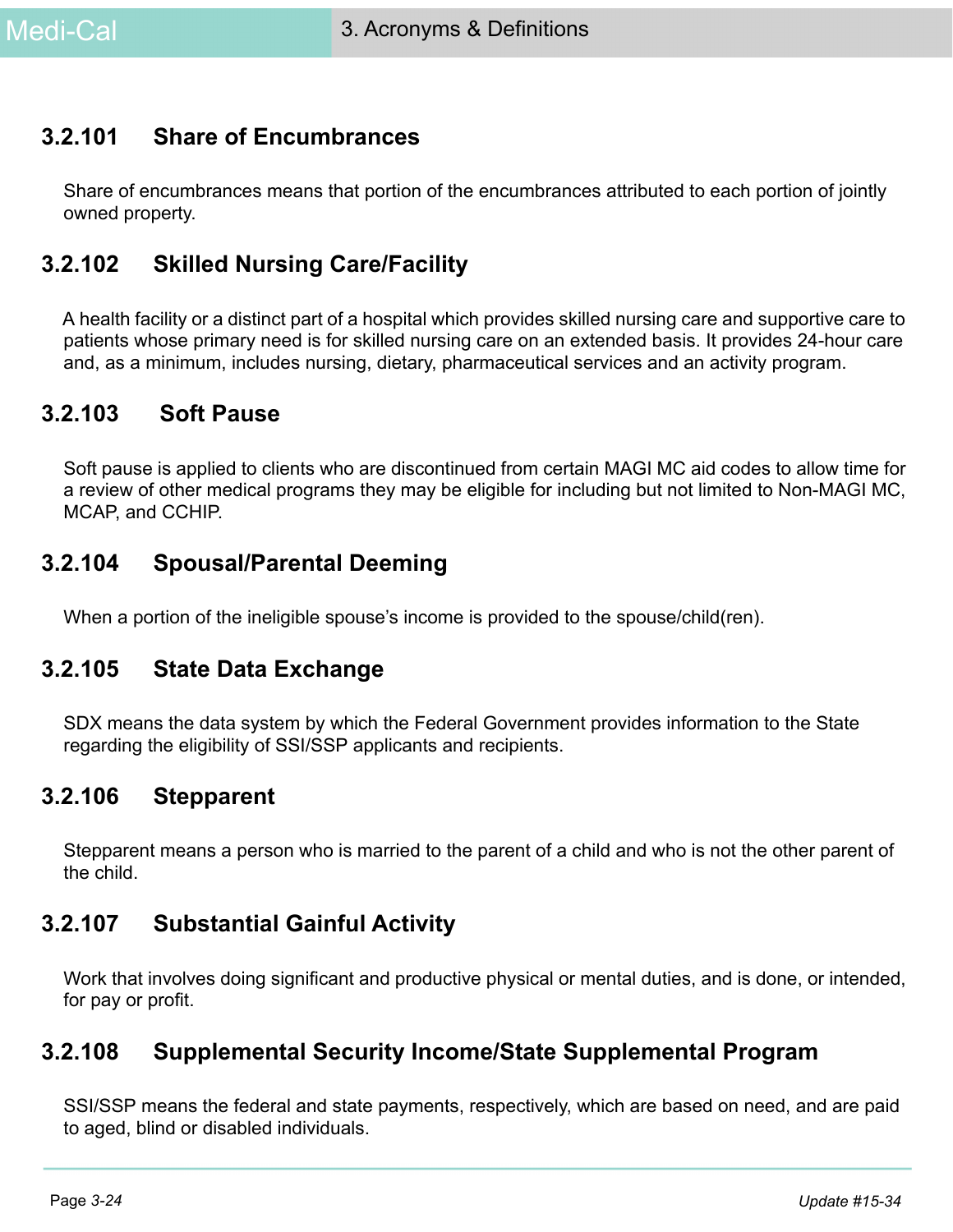### **3.2.109 Tax Filing Household**

For MC purposes, the tax filing household includes the individuals that are included on one Form 1040 when filing taxes with the IRS.

#### **3.2.110 Tax Filer**

A tax filer is an individual who:

- Intends to file a tax return (IRS Form 1040)
- Does not expect to be claimed as a tax dependent by someone else

For MC purposes, a Primary Tax Filer is the primary individual filing the 1040 form with the IRS. In the case of clients filing Married Filing Jointly, the clients identify one spouse as the primary tax filer.

#### **3.2.111 Dependent**

#### **Tax Dependent**

A *tax dependent* is a person, other than the tax filer or the tax filer's spouse whom the tax filer claims as a dependent.

#### **Coverage Dependent**

A *coverage dependent* is a child (biological or adopted) who is under age 26 and can continue receiving health insurance coverage on the parent's employer-sponsored health plan.

#### **3.2.112 Therapeutic Wages**

Therapeutic wages are wages earned by the individual when all of the following conditions are met:

- A physician who does not have a financial interest in the long-term care facility in which the individual resides, and who is in charge of the individual's case prescribes this work as therapy for the individual, and
- The individual must be employed by the same long-term care facility in which he or she resides, and
- The individual's employment does not displace any existing employees, and
- The individual has resided in a long-term care facility continuously since September 1979.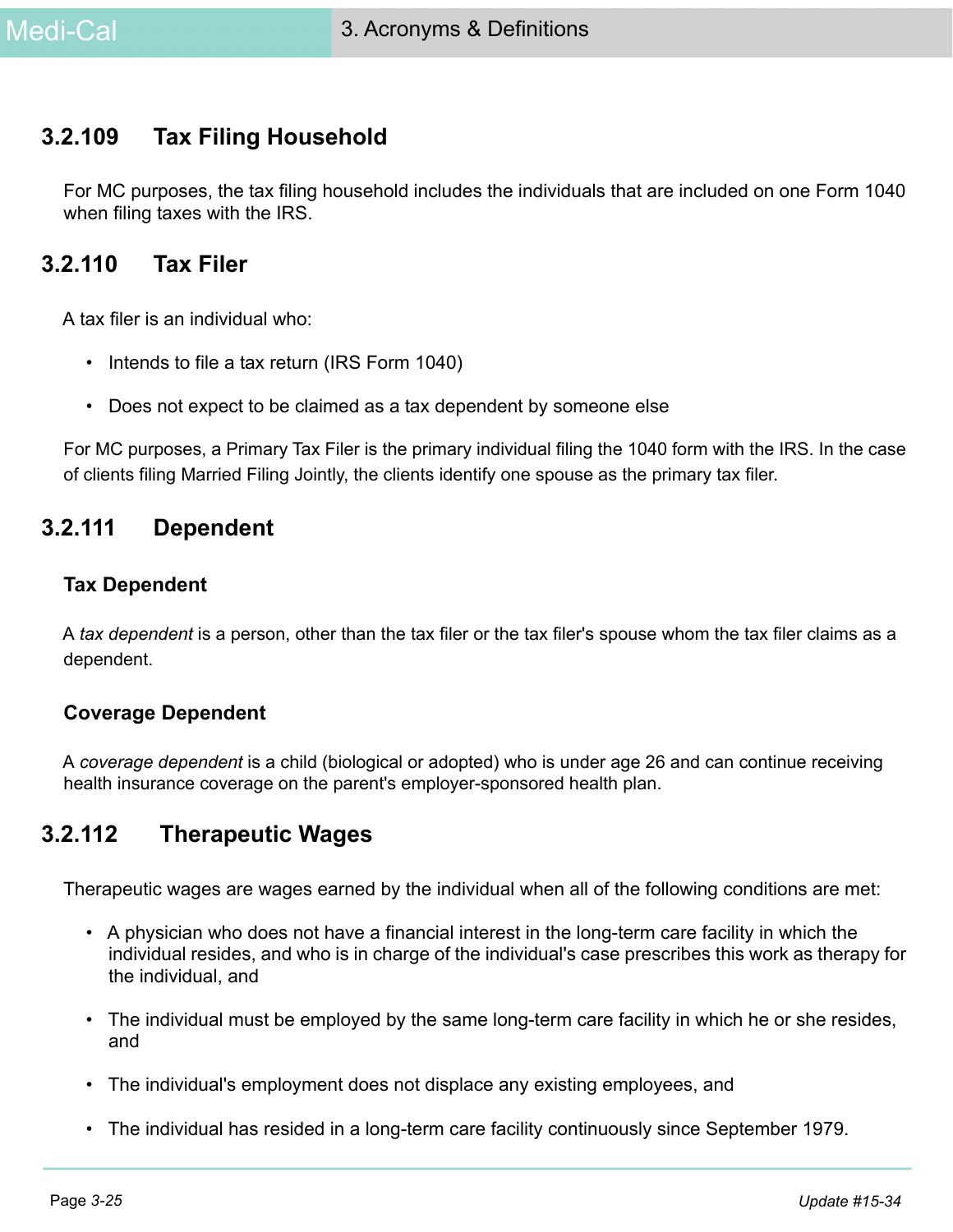## **3.2.113 Third Party Liability**

The responsibility of insurers for payment of the trauma sustained by recipients as a result of claims which are connected with injuries or fault or negligence of third parties (e.g., auto accident claim).

### **3.2.114 Title II Disregard Person**

"Title II disregard person" means a person who is no longer receiving Title XVI due to a cost of living increase in RSDI benefits under Title II.

### **3.2.115 Title II (Social Security Act)**

Title II benefits are the monthly benefits that a client receives for an approved disability claim from the SSA. A form of Title II benefits is Federal RSDI, formerly known as OASDI.

### **3.2.116 Title XVI (Social Security Act)**

Social Security Disability Title XVI Benefits, also known as SSI, include benefit payments made to the blind, the elderly and/or completely disabled individuals who have a demonstrated financial need.

### **3.2.117 Title XVIII (Social Security Act)**

Medicare program - provides hospital, health and drug assistance for individuals 65 and over, blind or disabled.

### **3.2.118 Title XIX (Social Security Act)**

Medicaid/MC Program—provides medical assistance for individuals medically needy, and individuals with nominal/negative income.

#### **3.2.119 Transfer of Property**

Transfer of property means a change in ownership whereby a person no longer holds title to, or beneficial interest in, property.

#### **3.2.120 Unconditionally Available Income**

Income that is available to the client (i.e. UIB, DIB, and RSDI).